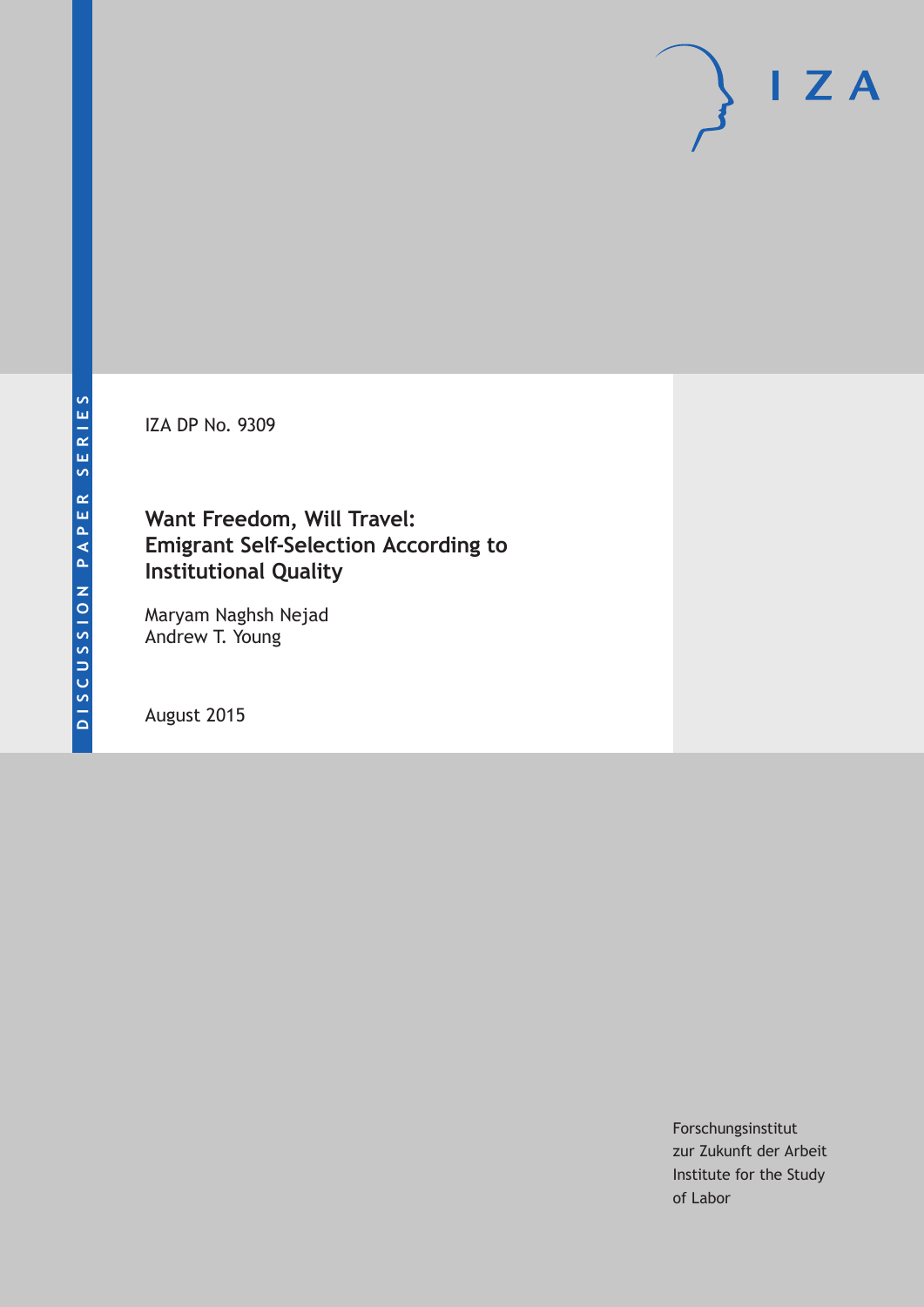# **Want Freedom, Will Travel: Emigrant Self-Selection According to Institutional Quality**

### **Maryam Naghsh Nejad**  *IZA*

**Andrew T. Young** 

*West Virginia University* 

Discussion Paper No. 9309 August 2015

IZA

P.O. Box 7240 53072 Bonn Germany

Phone: +49-228-3894-0 Fax: +49-228-3894-180 E-mail: iza@iza.org

Any opinions expressed here are those of the author(s) and not those of IZA. Research published in this series may include views on policy, but the institute itself takes no institutional policy positions. The IZA research network is committed to the IZA Guiding Principles of Research Integrity.

The Institute for the Study of Labor (IZA) in Bonn is a local and virtual international research center and a place of communication between science, politics and business. IZA is an independent nonprofit organization supported by Deutsche Post Foundation. The center is associated with the University of Bonn and offers a stimulating research environment through its international network, workshops and conferences, data service, project support, research visits and doctoral program. IZA engages in (i) original and internationally competitive research in all fields of labor economics, (ii) development of policy concepts, and (iii) dissemination of research results and concepts to the interested public.

IZA Discussion Papers often represent preliminary work and are circulated to encourage discussion. Citation of such a paper should account for its provisional character. A revised version may be available directly from the author.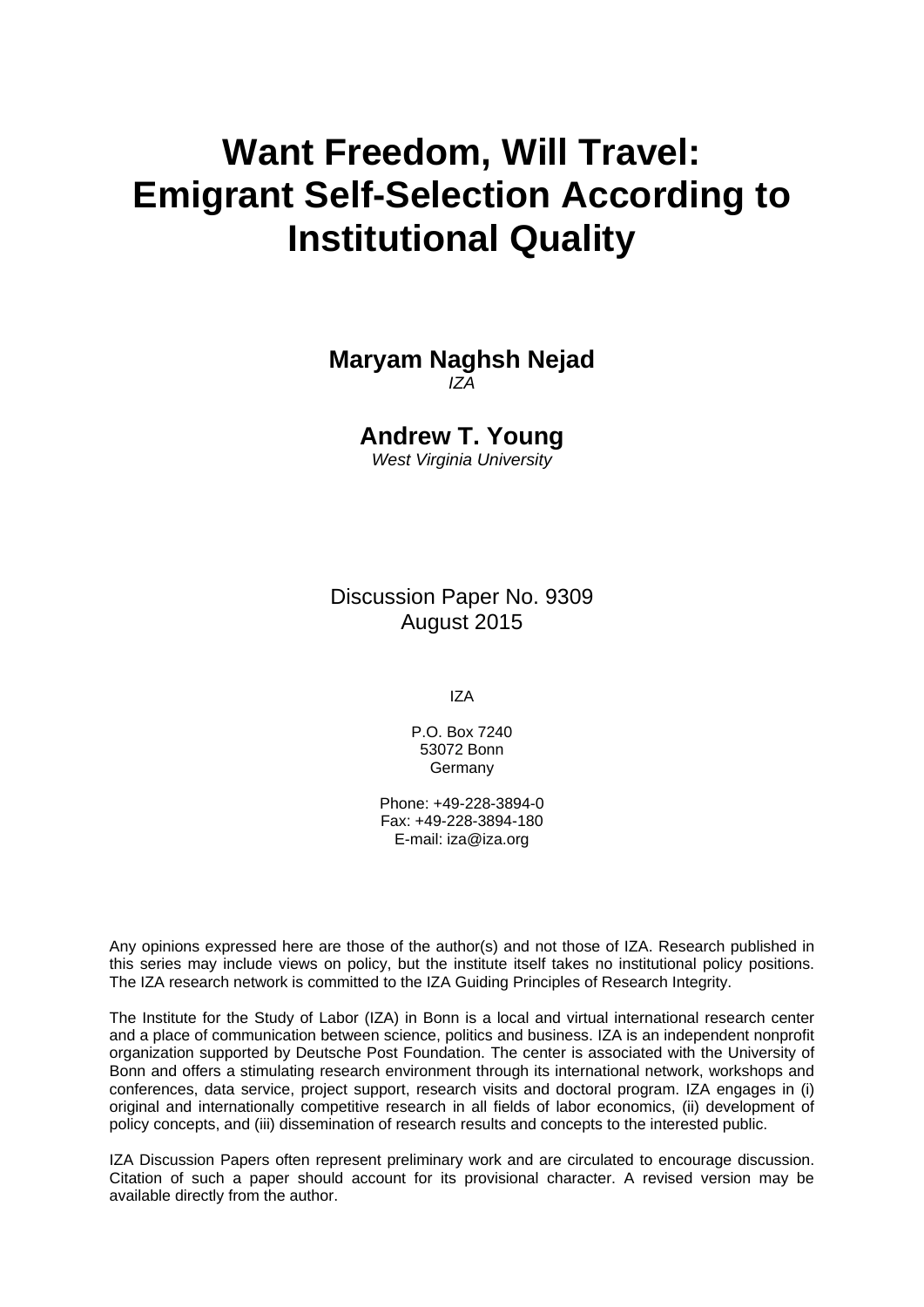IZA Discussion Paper No. 9309 August 2015

## **ABSTRACT**

## **Want Freedom, Will Travel: Emigrant Self-Selection According to Institutional Quality\***

We investigate emigrant self-selection according to institutional quality using up to 3,566 observations on bilateral migration flows from 77 countries over the 1990-2000 period. We relate these flows to differences in political and economic institutions. We improve and expand upon previous studies by (i) examining decade-long migration flows that (ii) include flows not only to OECD countries but also to non-OECD countries; also (iii) utilizing an estimation method that takes into account the information in zero value migration flows and (iv) examining not only total migration flows but also college-educated and non-college educated subsamples separately. We find that economic freedoms are a significant pull factor for potential migrants. Once economic freedoms are controlled for, measures of political institutions do not enter significantly into our estimations. Results are similar for college- and non-college-educated subsamples. Improvements in legal systems and property rights appear to be the strongest pull factor for potential migrants.

JEL Classification: O43, F22, P51

Keywords: emigration, institutions, democracy, economic freedom, brain drain

Corresponding author:

 $\overline{a}$ 

Maryam Naghsh Nejad  $IZA$ P.O. Box 7240 53072 Bonn Germany E-mail: Naghshnejad@iza.org

<sup>\*</sup> We thank the participants at the Arnoldshain seminar, the economic seminar of American University of Beirut, and the 2015 Public Choice Society meetings for their valuable comments.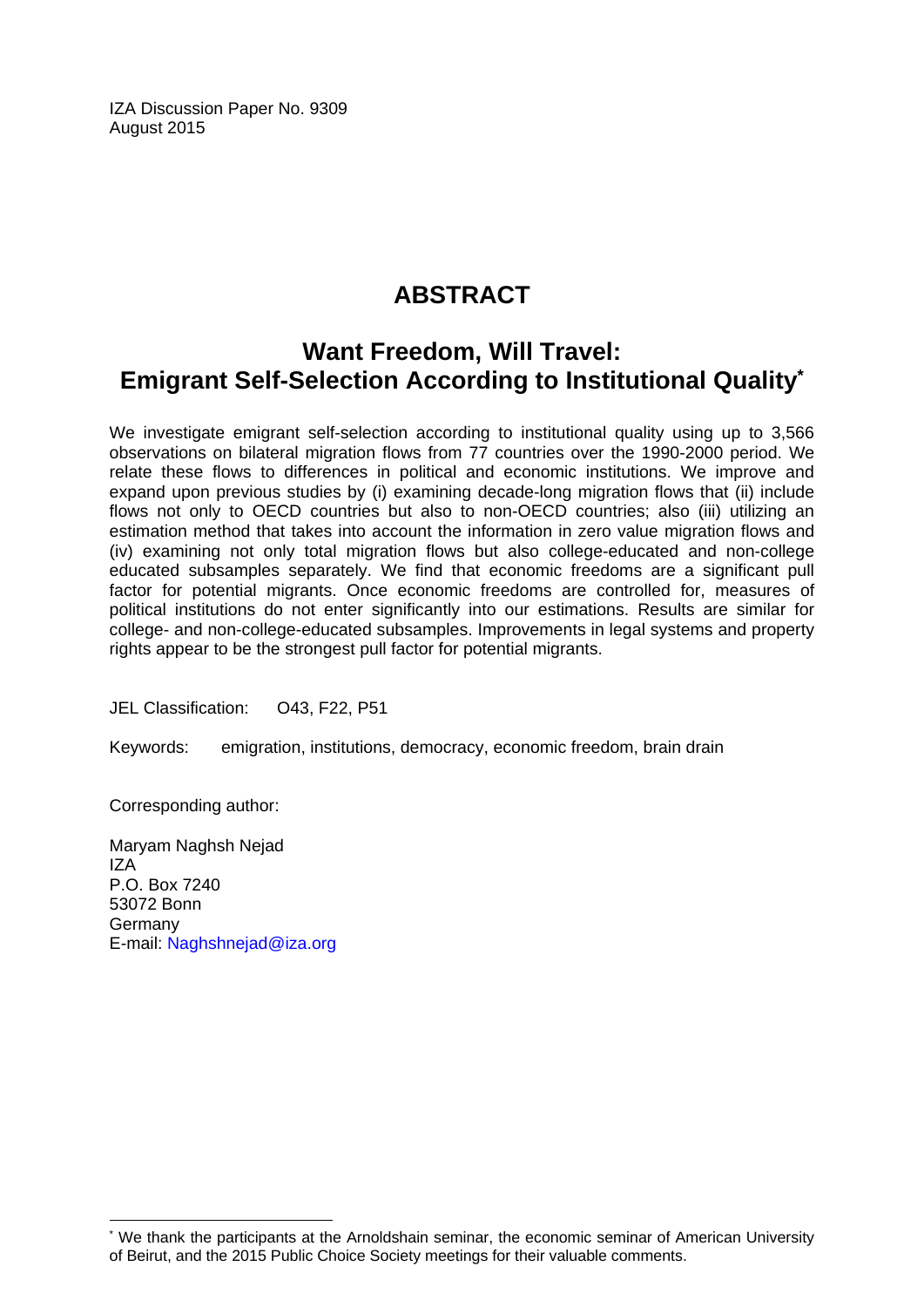*Give me your tired, your poor, Your huddled masses yearning to breathe free, […]* 

Emma Lazarus, "The New Colossus", 1883

#### **1. Introduction**

Engraved within the pedestal of the Statue of Liberty in New York Harbor, Emma Lazarus' sonnet expresses both the idea that conventional economic "pull" factors (e.g., income per capita) determine migration flows into a country as also the more romantic notion that potential emigrants are "yearning to breathe free"; that they will leave their homelands in search of liberty. Economists are not known to be particularly romantic. They are more likely to express Lazarus' notion in terms of emigrant self-selection according to institutional preferences.

Only a handful of studies explore the role of self-selection according to institutional quality in determining international migration (e.g., Karemara et al., 2000; Vogler and Rotte, 2000; Melkumia, 2006; Bertocchi and Strozzi, 2008; Ariu et al., 2014; Poprawe, 2015). However, there are good reasons to think that improvements in institutional quality are an important pull factor. Freedoms may be intrinsically valued as an input to subject well-being (e.g., Stiglitz et al., 2009), and studies have documented that they are positively associated with individuals' self-reported happiness even after controlling for income (Ovaska and Takashima, 2006; Gehring, 2013; Nikolaev, 2014; Nikolova and Graham, 2015).

In this paper we ask whether economic and political freedoms of potential destinations relative to origins are significant determinants of migration decisions. We employ crosscountry data on up to 3,566 bilateral migration flows from 77 countries during the 1990 to 2000 period. We relate these flows to measures of institutional quality in potential destinations relative to origin countries. We use the Polity IV (Marshall and Jaggars, 2010) and checks and balances (Keefer and Stasavage, 2003) measures of political institutions, and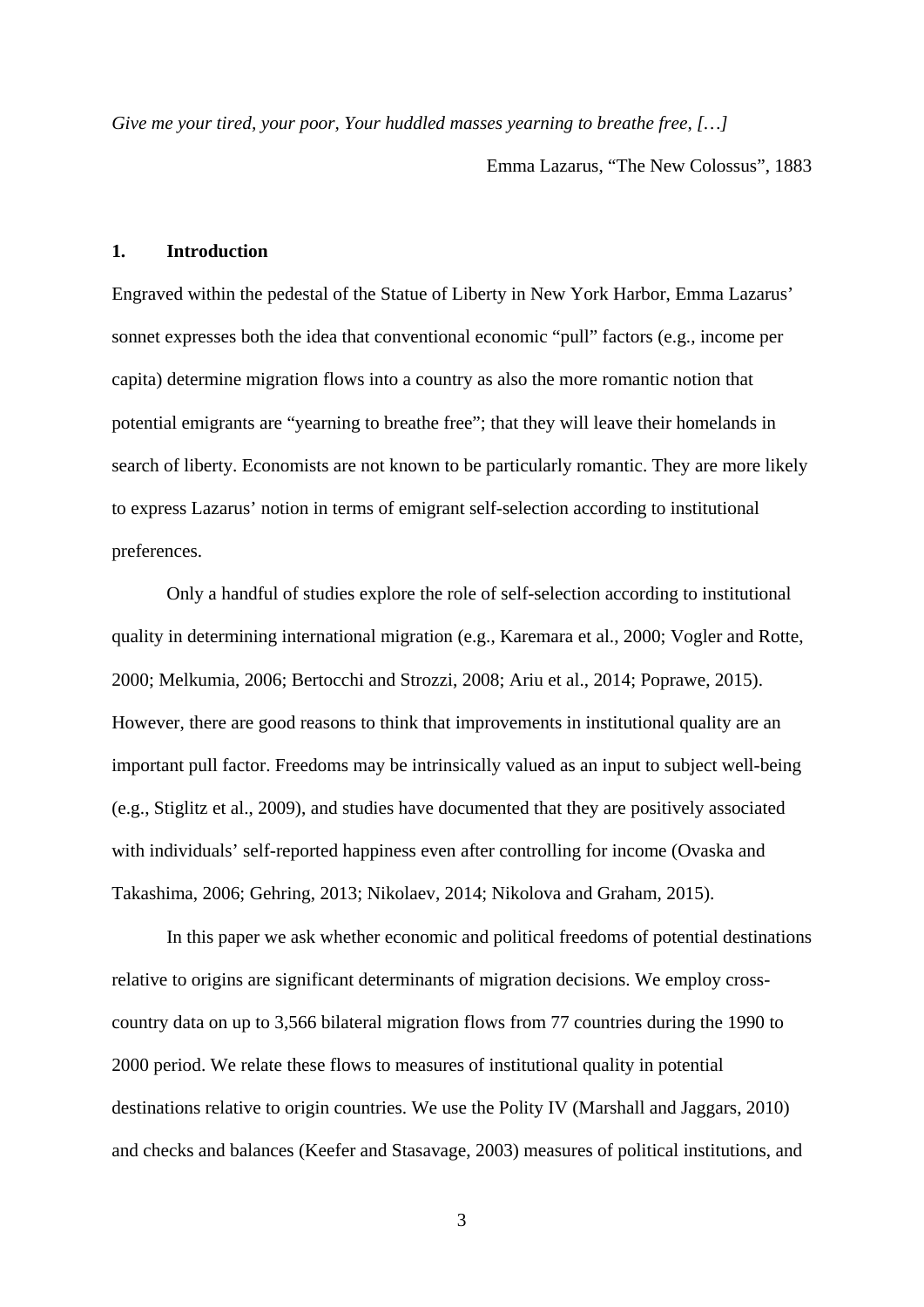the Fraser Institute´s Economic Freedom of the World (EFW) index as a measure of economic institutions (Gwartney et al.,  $2014$ ).<sup>1</sup>

Ashby (2010) examines a cross-section of bilateral migration stocks for 58 countries, and also migration flows to OECD countries between 2001 and 2006. He reports that economic freedom differentials are positively associated with bilateral migrations. Political freedom, alternatively, does not enter Ashby's regressions positively when economic freedom is controlled for.

Our results are consistent with those of Ashby (2010). Furthermore, they are based on a substantially larger sample that includes migration flows from non-OECD countries to other non-OECD countries. The larger sample allows us to report separate effects for destinationorigin differential in each of the EFW index's constituent areas. We report that migrants are attracted to destinations with sounder currencies, less burdensome regulations, and stronger property rights and legal systems. The estimated effect on the latter EFW area (property rights and legal systems) is particularly large.

We also report results for college-educated and non-college-educated subsamples. In doing so, we ask whether differentials in institutional quality are contribute importantly to "brain drain" vis-á-vis more conventional pull factors such as income differentials. Outflows of human capital can directly lead to lower productivity in an origin country; also indirectly if the economy's ability to innovate and adopt new technologies is decreased (Marchiori et al., 2013).<sup>2</sup> However, we report that greater economic freedom appears to be equally attractive to non-college-educated and college-educated migrants. Furthermore, controlling for economic freedom, the destination-origin income differential has a considerably larger estimated effect on college-educated migration.

<sup>&</sup>lt;sup>1</sup> To check robustness and make the results comparable to some previous studies we also employ the Freedom House political freedoms and civil liberties scores.

<sup>&</sup>lt;sup>2</sup> See Docquier and Rapoport (2012) for a review of the literature on brain drain.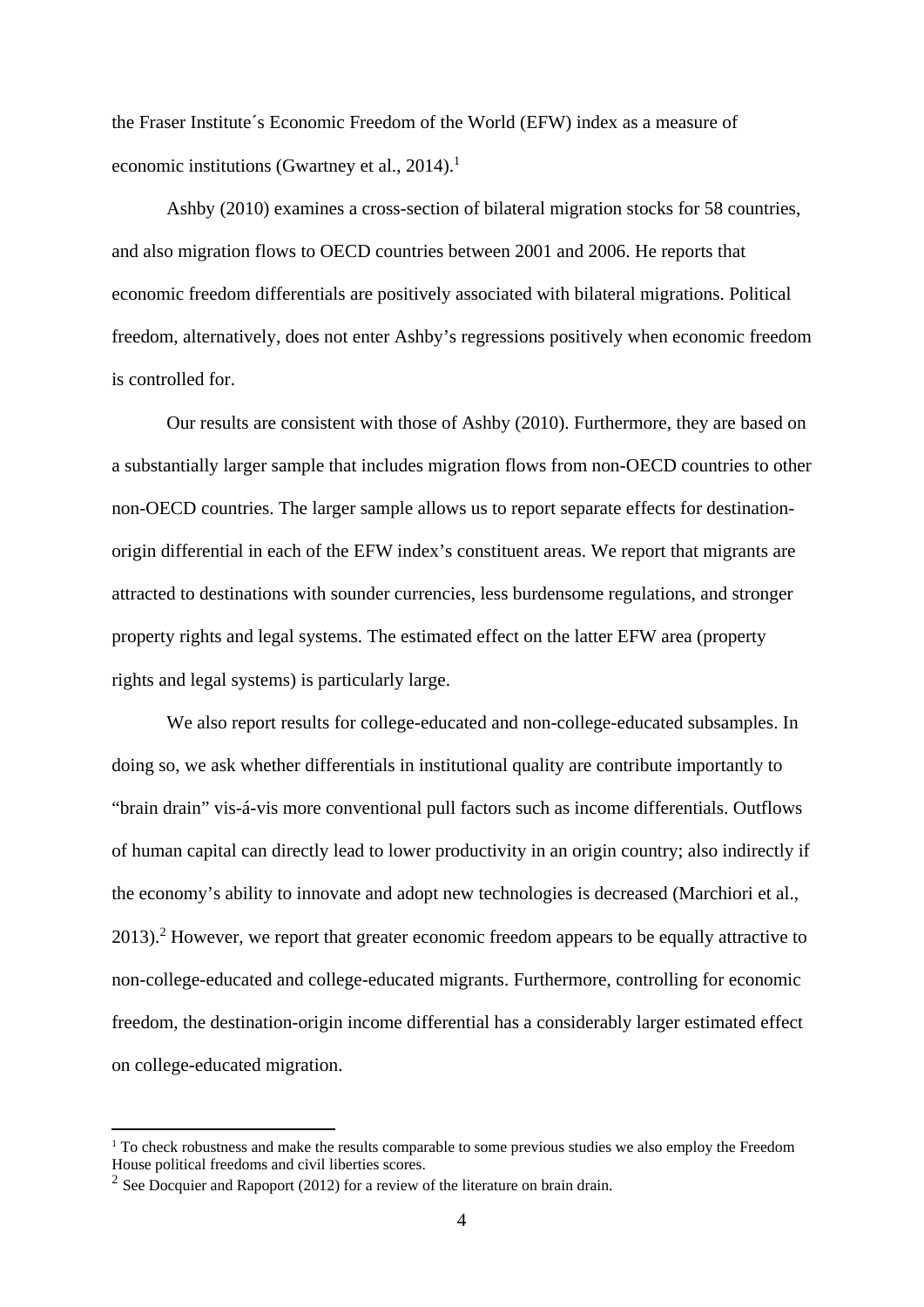This paper is organized as follows. In section 2 we discuss our contribution in relation to existing literature. We discuss our empirical model and the data that we employ to estimate it in section 3. In section 4 we report our results and then concluding comments are the stuff of section 5.

#### **2. Our Contribution and the Existing Literature**

Only a handful of previous papers empirically examine emigrant self-selection according to institutional preferences. Karemara et al. (2000) and Melkumia (2006) report that measures of civil and economic freedom, respectively, in an origin country negatively predict emigration to the US. Vogler and Rotte (2000) report a similar result based on a measure of political freedom and migration from 86 Asian and African countries to Germany.<sup>3</sup> Ariu et al. (2014) and Poprawe et al. (2015) examine differences in the quality of governance and corruption in relation to migration flows. Finally, papers by Bang and Mitra (2011), Baudassé and Baziller (2014), Naghsh Nejad (2013), Ferrant and Tuccio (2013), and Naghsh-Nejad and Young (2015) assess the role of women's rights provisions in determining, specifically, female migration flows.

The paper closest to the present study is Ashby (2010) who examines a cross-section of bilateral migration stocks for 58 countries, and also annual migration flows to OECD countries between 2001 and 2006. He employs the Fraser Institute's Economic Freedom of the World (EFW) scores and Freedom House's political freedom scores as institutional measures. He reports that economic freedom differentials between destination and origin

<sup>&</sup>lt;sup>3</sup> Bang and Mitra (2009) report that, for emigrants to the US, the extent of corruption in the origin (measured by the International Country Risk Group (ICRG) index) negatively predicts migration. Bertocchi and Strozzi (2008) assemble a panel of migration flows to 14 countries (today in the OECD) during 1870-1910 and present evidence that high-quality political institutions served to attract migrants.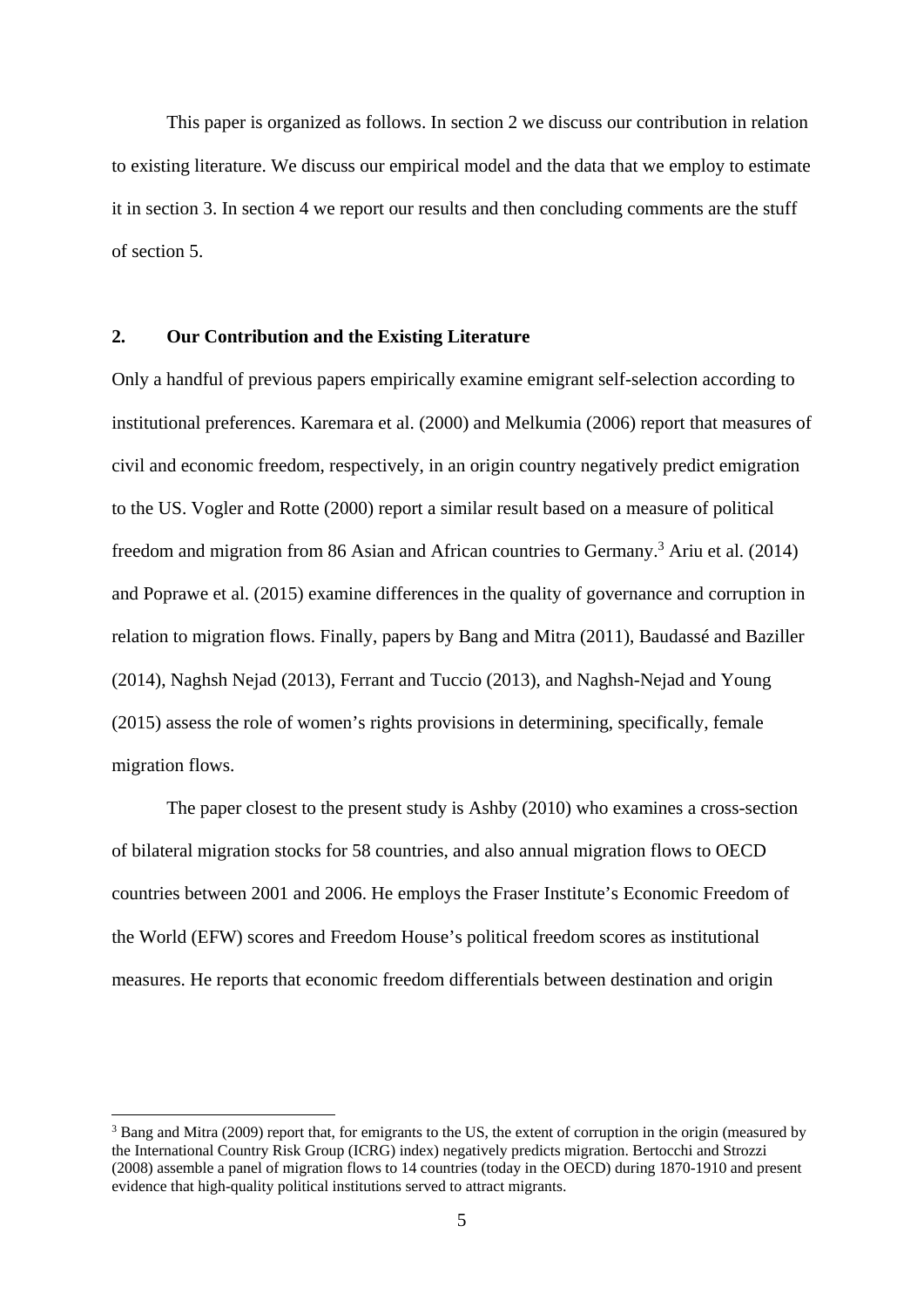countries positively predict bilateral migrations. Alternatively, political freedom is not a significant correlate once either income or economic freedom differentials are controlled for.<sup>4</sup>

We extend and improve upon Ashby's study in a number of ways. First, we examine a cross-section of bilateral migration *flows* for up to 77 countries over a ten-year period (1990- 2000). This is a larger sample of countries and, more importantly, examining migration flows is preferable. We would like to know how relative institutional qualities relate to migrant choices during a corresponding time period. Ashby acknowledges this and examines flows in his panel analysis. However, Ashby's panel has a less-than ideal annual frequency. In addition to cyclical variation in migration flows, annual variation in institutional measures is likely to have a large noise component. (At least in any meaningful sense, the "rules of the game" – North, 1990, p. 3 – evolve a bit more slowly.)

Second, our data include not only migration flows to OECD countries, but also OECD to non-OECD flows as well as intra-non-OECD flows. OECD countries tend to have relatively high scores on measures of both economic and political institutions. Focusing on migration flows to OECD countries put a large emphasis on relatively large institutional quality differentials. Our data allows us to explore whether Ashby's reported correlations are robust to including more variation from relatively finer cross-country differences in economic and political institutions.

Third, in addition to OLS estimates we report Poisson pseudo-maximum likelihood (PPML) estimations as suggested by Silva and Tenreyro (2006). This approach has been employed by recent studies to utilize bilateral migration observations that have zero values. These zero value observations are meaningful. For example, during 1990-2000 there was zero net migration from the US to the Central African Republic. Without utilizing PPML (or some

<sup>4</sup> Ashby (2007) provides a similar study based on migration flows across the contiguous US states and employing the Economic Freedom of North America (EFNA) index (Karabegovic et al., 2005).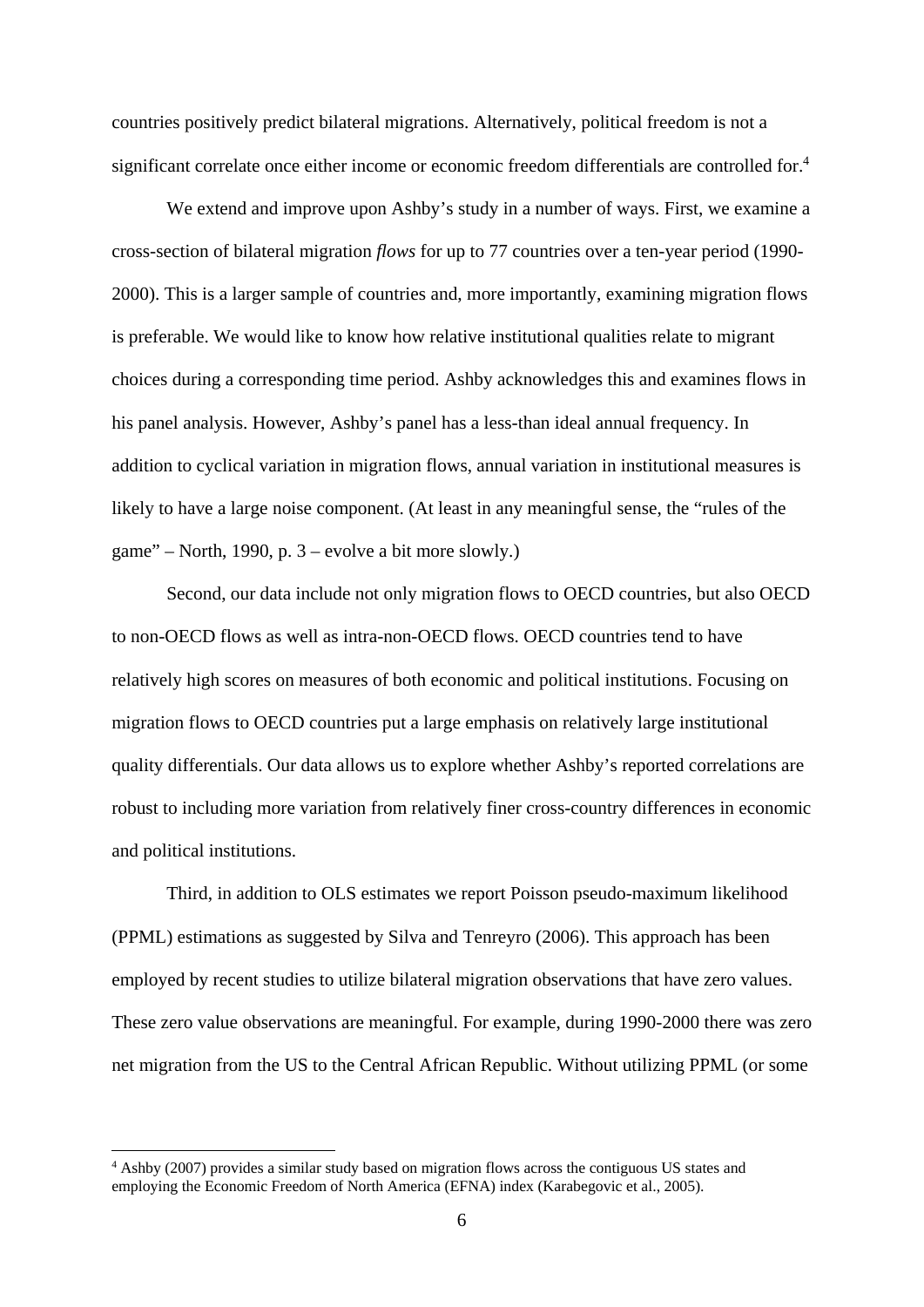other alternative estimation method) this observation must be discarded. However, the fact that no US citizen chose to move to the DRC certainly has the potential to inform us about how people value institutional quality. Also, during 1990-2000 there was no net migration from India to Kenya. That zero value observation may tells us something about how factors *other than* relative institutional qualities affect migration decisions. In either case, getting an accurate picture of emigrant self-selection according to institutional quality involves taking that variation into account.

Fourth, in all of our estimations we control for "multilateral resistance", i.e., the influence of alternative destinations on migration to a particular destination (Bertoli and Fernández-Huertas Moraga, 2012 & 2013). When the influence of alternative destinations is ignored, the result can be to overestimate the importance of other observable characteristics (Bertoli and Fernández-Huertas Moraga, 2013; Bertoli et al., 2013). For example, migration from Nicaragua to Mauritius is rare. The 1990 EFW scores of Nicaragua and Mauritius are, respectively, 2.75 and 6.06. It would likely be wrong to conclude that few individuals move from Nicaragua to Mauritius because they do not care, all else equal, about the fact that they are relatively lacking in economic freedom. Controlling for multilateral resistance amounts to specifying certain groups, or *nests*, of countries and interacting origin country and nest fixed effects in the estimations. Intuitively we account for the fact that, all else equal, intra-Latin American migration is simply more likely to occur than migration from Latin America to Sub-Saharan Africa.<sup>5</sup>

Finally, we estimate the effects of economic and political freedom on, separately, college-educated and non-college-educated migration flows. Positive selection of high-skilled

<sup>5</sup> Multilateral resistance refers to *the influence of alternative destinations on migration to a particular destination*. In the Nicaragua-Mauritius example, we are controlling for the fact that if someone from Nicaragua is thinking of moving to Mauritius because it has more economic freedom, there choice will likely be (negatively) influenced by the fact that comparable gains in economic freedom are available by migration to alternative destinations in Latin America, e.g., Costa Rica (1990 EFW score = 6.64).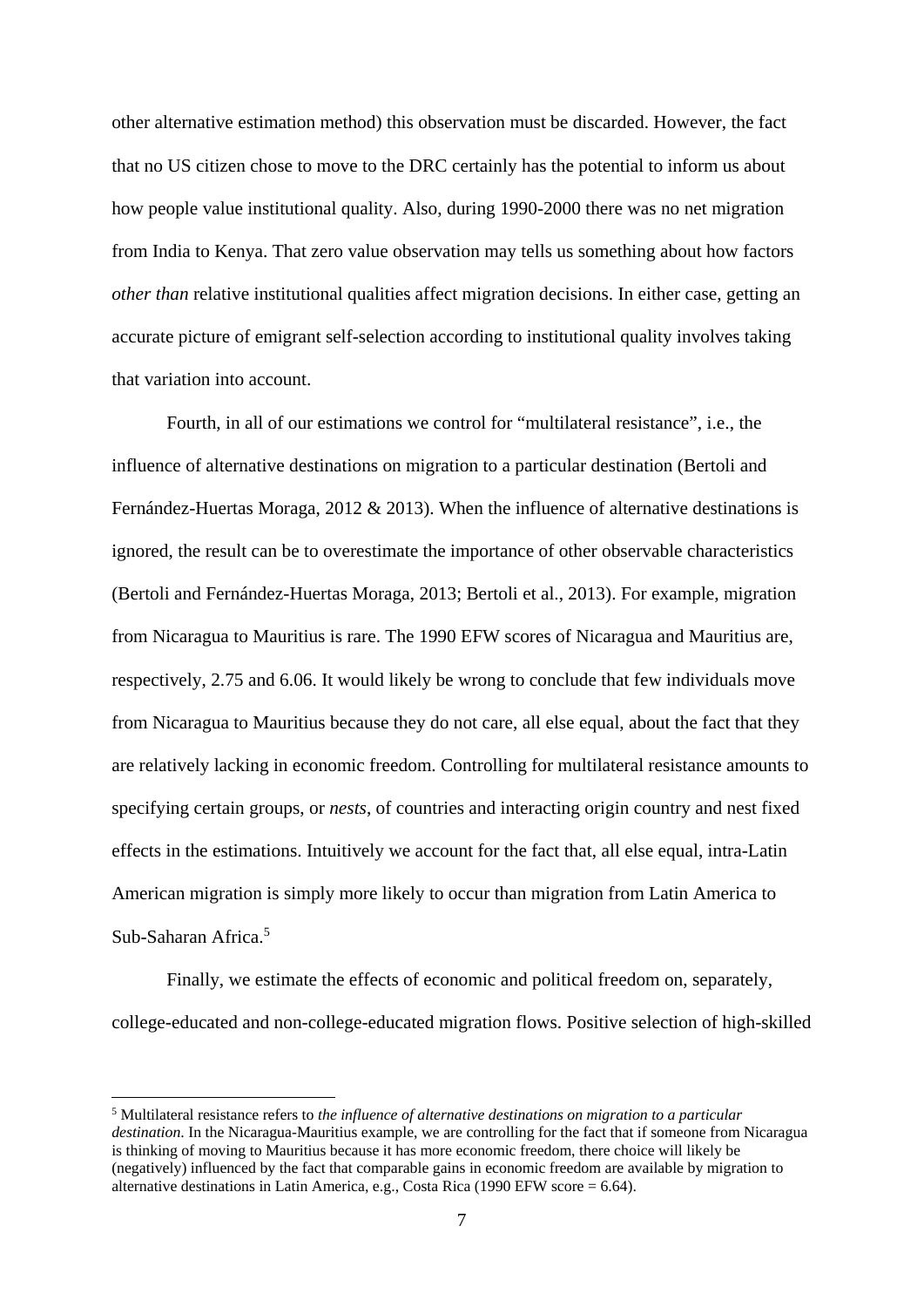emigrants is well documented and questions regarding the determinants of "brain drain" are critical for developing economies. Brain drain negatively impacts an economy's ability to innovate and adopt new technologies (Marchiori et al., 2013).<sup>6</sup> Selection of high-skilled migrants may be based on factors such as distance from origin, former colonial relationships, inequality in the origin, and cultural and linguistic proximity (Docquier, 2006; Brückner and Defoort, 2009; Belot and Hatton, 2013). Importantly, high-skilled, more educated individuals may have better information about the institutional quality of potential destinations. They also may be better able to reckon *ex ante* the value that they will place on them *ex post*.

While we study the effect of institutional quality on migration decisions, those decisions may have important effects on the likelihood of institutional change in the origins (Docquier et al., 2014). When an origin's institutions are misaligned with its citizens' preferences, those individuals can choose to exercise either their voice or their exit option (Hirschman, 1970, 1990). In the case of the former, individuals seek to affect institutional change in their origins. Alternatively, individuals can exit and migrate to a different country with institutions aligned more closely to their preferences. On the one hand, exiting is a substitute for institutional change in the home country. On the other hand, exiting may also put individuals in an institutional setting where they are more able to express their dissatisfaction with origin institutions and lobby for change. Docquier et al. (2014) indeed find that emigration is associated with increases in the political and economic freedoms available in the origin country. Relatedly, Lodigliani and Salamore (2012) report that total immigration to destinations with greater political empowerment of women is associated with greater political participation of women in the origin country.<sup>7</sup>

<sup>&</sup>lt;sup>6</sup> Docquier and Rapoport (2012) provide review of the literature on brain drain.

 $<sup>7</sup>$  Spilimbergo (2009) finds that returning emigrants who obtain education while in democratic destinations tend</sup> to promote democratic reforms in their origins.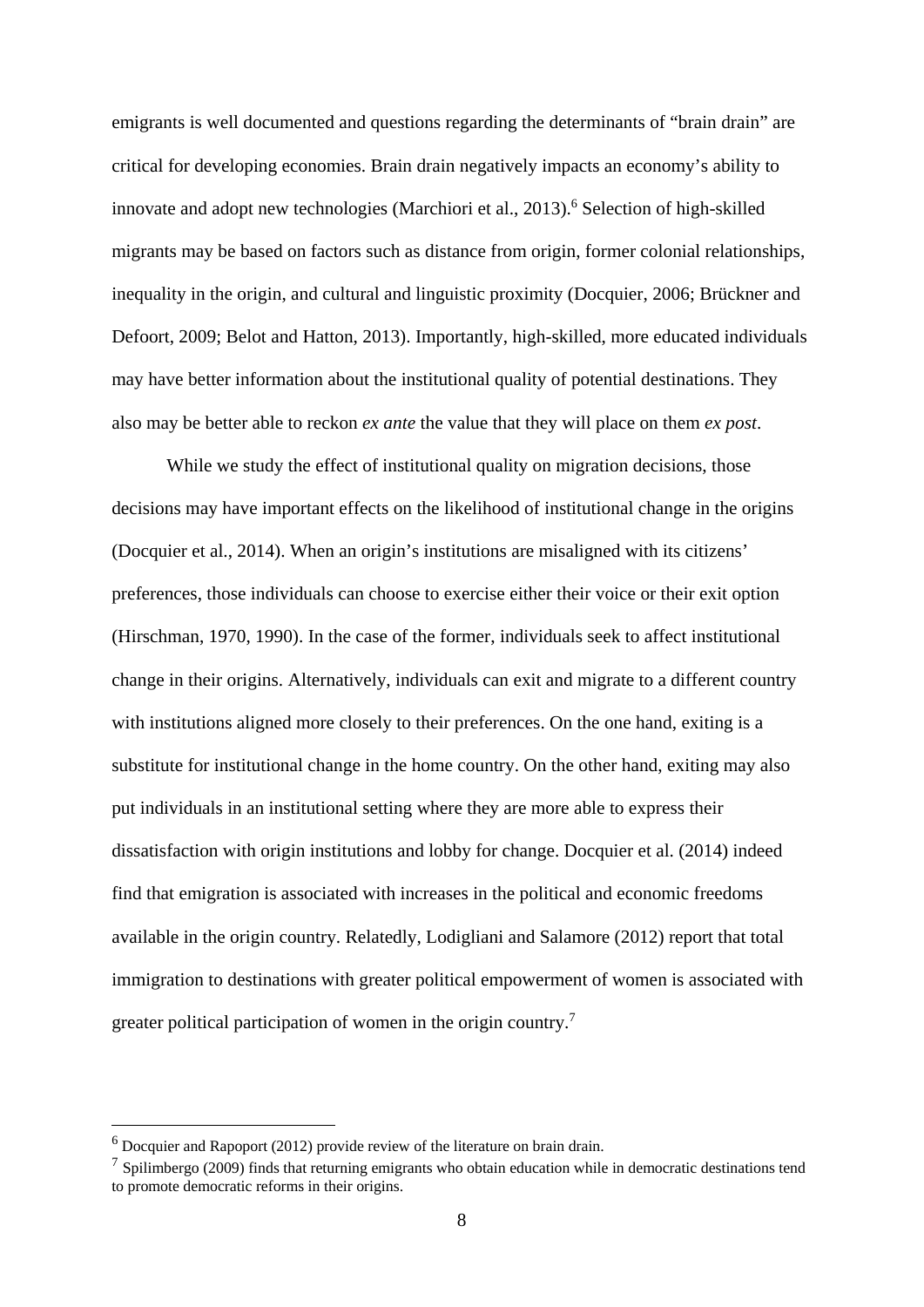The above-cited studies are interesting in their own right and also raise concerns for endogeneity in our own study. To alleviate endogeneity concerns in general, we control for three types of fixed effects (origin, destination, and origin interacted with nest). In regards to reverse causation in particular, the above-cited studies suggest that migration positively affects origin institutional quality. Furthermore, other researchers have suggested that migration negatively affects destination institutional quality, especially when migration comes from lower institutional quality origins (e.g., Borjas, 2014 & 2015; Collier, 2013).<sup>8</sup> If these suggestions are accurate, then they will bias our results *against* finding that destination relative institutional quality is a positive determinant of migration.

#### **3. Empirical Model and Data**

<u>.</u>

We estimate gravity models of the forms,

(1)  $\ln(Migration_{ijs}) = \beta_i + \beta_j + \beta_i * n + \beta_1(Instantions_Gap_{ii}) + \beta_2 Z_{ii} + \varepsilon_i.$ 

*Migrationijs* is the bilateral migration flow from origin *i* to destination *j* of individuals of education level *s*. In the context of our data, *s* will correspond to all (or *total*), *college*educated, or *non-college* educated.  $\beta_i$ ,  $\beta_j$ , and  $\beta_{i^*}n$  are origin, country, and origin-nest interaction fixed effects. (The "nests" will be defined below.) The error term is  $\varepsilon_{ii}$ .

A bilateral migration flow is measured as,

(2) *Migrationijs* = *Stock\_of\_Migrantsijs*, 2000 – *Stock\_of\_Migrantsijs*, 1990.

These observations are net flows over the 1990-2000 period. All migration data comes from the data set described by Docquier et al. (2009). Note that we do not scale migration flows by origin population. This is standard in the literature; fixed effects capture the population

 $8$  Clark et al. (2015), alternatively, present evidence from cross-country data that migration is associated with, at best, positive impacts on destination economic freedom and, at worst, no negative impacts.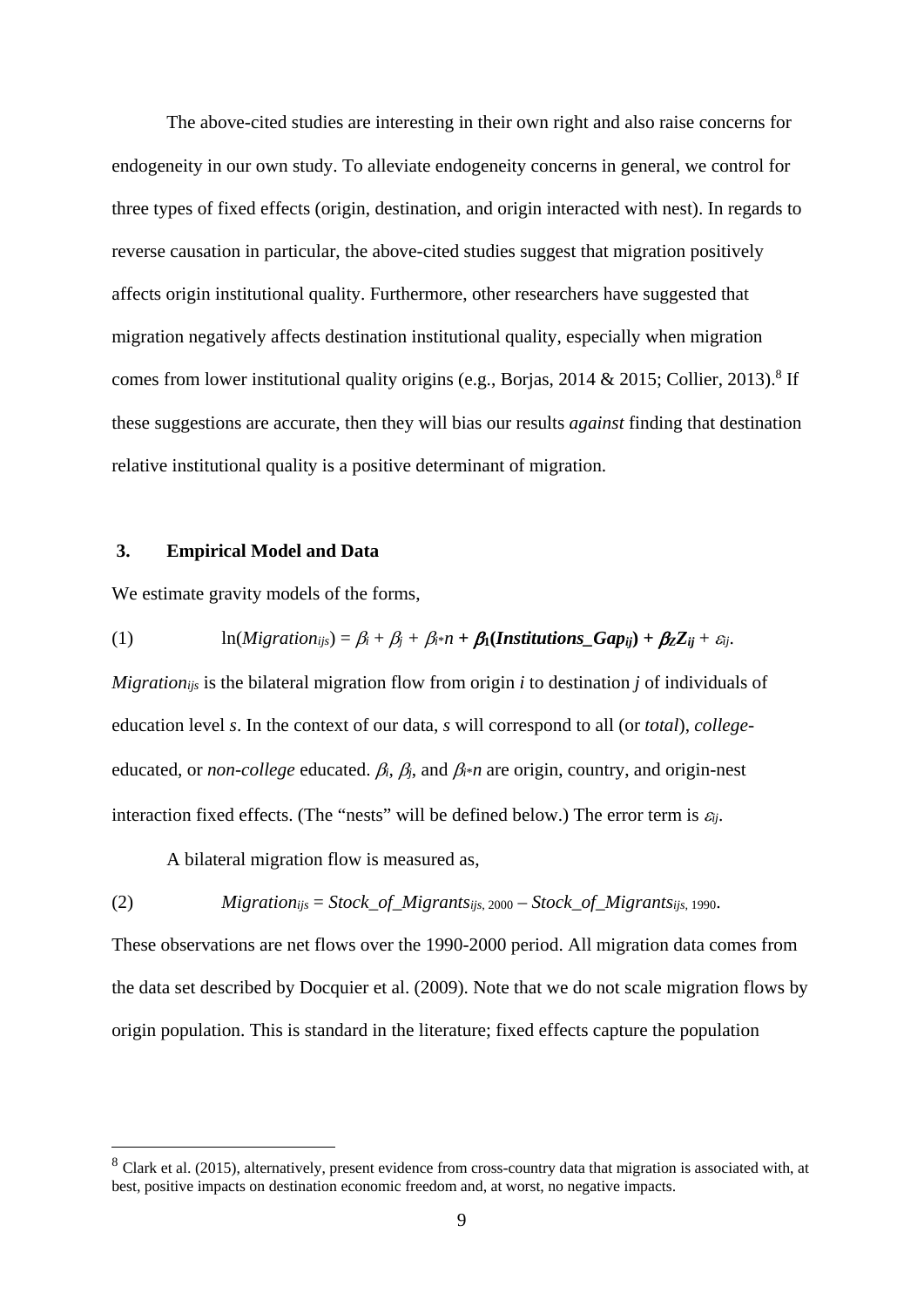effects. (Recent examples include Beine et al. (2011), McKenzie et al. (2013), and Ortega and Peri (2013)).

 Migration flows are related to a vector of gaps in measured institutional quality between destinations and origins, *Institutions* Gap<sub>ij</sub>, where an element of this vector is constructed as,

(3) *Institution\_Gap*<sub>ij</sub> = 
$$
\frac{Institution\_Measure_{j,1990}}{Institution\_Measure_{i,1990}}.
$$

Our institutional measures are (a) Polity IV democracy scores (Marshall and Jaggars, 2010), (b) checks and balances measures from Keefer and Stasavage (2003), and (c) the Fraser Institute's Economic Freedom of the World scores (Gwartney et al., 2014). The Polity IV *democracy* and *checks and balances* measures are based on dimensions of political institutional quality. *Democracy* places particular emphasis the recruitment of and the constraints placed on the executive branch of a government. It is based on a scale of 0 to 10, with 10 representing the highest quality of political institutions.<sup>9</sup> *Checks and balances*, alternatively, is based on data from the Database of Political Institutions (DPI) (Beck et al., 2010) on the number of "veto players" (i.e., decision-makers whose agreement is necessary for a policy change to occur) that exist in a country's political system. A higher *checks and balances* score corresponds, like Polity IV, to greater restraint on government.<sup>10</sup>

 The *Economic Freedom* of the World index is constructed on five equally weighted components: (i) government size, (ii) legal structure and property rights, (iii) access to sound money, (iv) the freedom to trade internationally, and (v) the regulation of markets. This measure is a comprehensive indicator of the quality of economic institutions and policies.

 $9$  We adjust the scale to 1 to 11 to avoid undefined values of the institutional gap, (3).

<sup>&</sup>lt;sup>10</sup> There are alternative measures of institutional quality that we could explore – for example, the World Bank's World Governance Indicators (which are employed in the studies by Ariu et al. (2014) and Poprawe (2015). However, in this study we are interested in the role of freedoms – economic and political; rather than the quality of governance – in determining migration decisions.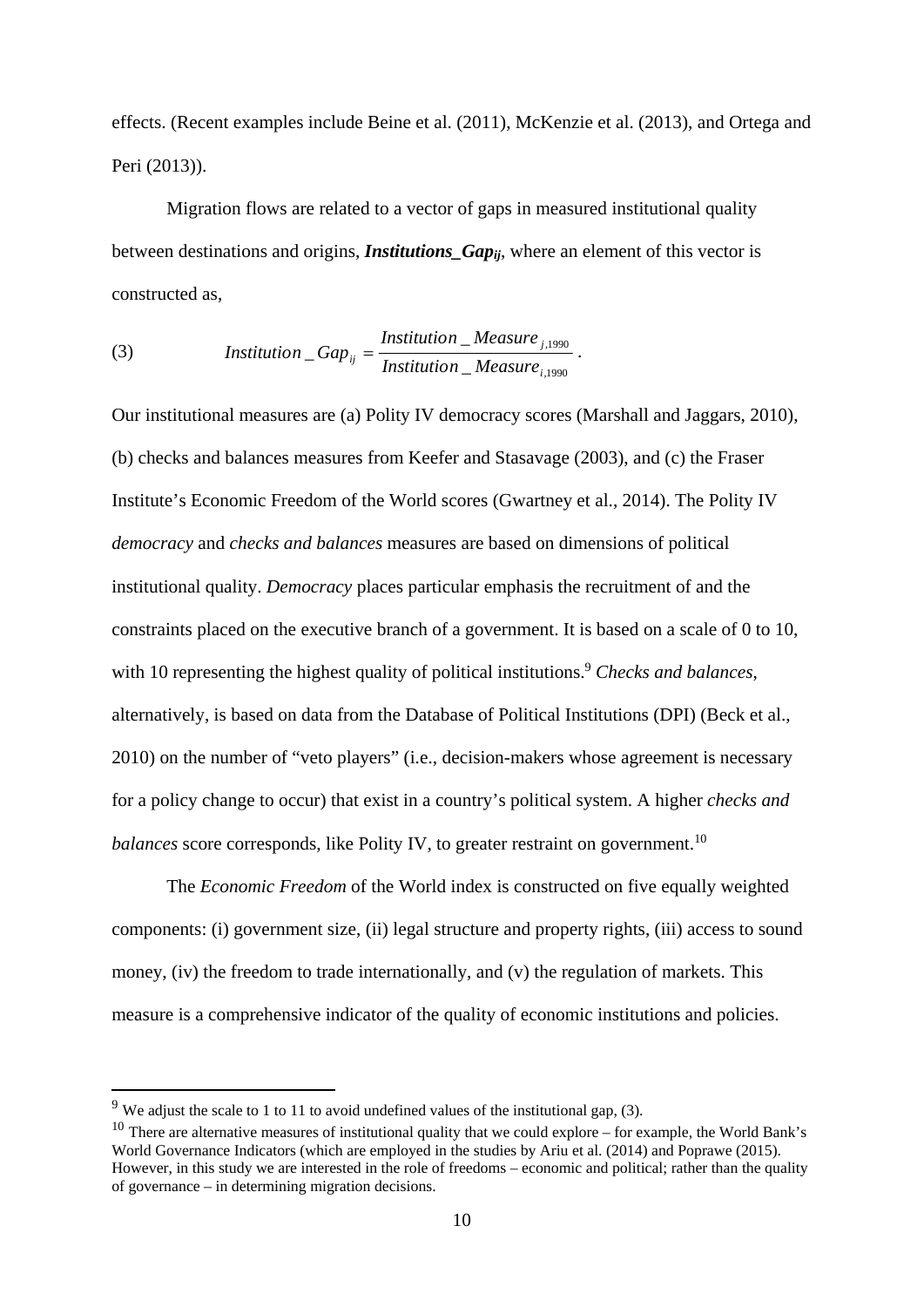Numerous studies have documented a positive correlation between *economic freedom* and economic growth in cross-country data (e.g., Ayal and Karras,1998; Dawson, 1998; Gwartney et al., 1999; de Haan and Sturm, 2000; Heckelman and Stroup, 2000; Young and Sheehan, 2014).<sup>11</sup> *Economic freedom* is scored, for each country, on a scale of 0 to 10, with 10 indicating institutions that are most conducive to individual choice, competitive markets with free entry, and security in one's private property and person.

The vector  $Z_{ij}$  in (1) contains our other origin-destination specific controls, and also various fixed effects (discussed below). Regarding origin-destination specific controls, we follow Mayer and Zignago (2011) and include a *contiguity* dummy to capture the effect of being geographic neighbors. We also control for the bilateral (log) *distance* between country pairs12. We also include a *colonial link* dummy that takes the value of 1 for country pairs that have a past colonial relationship. Colonial relationships can imply similar cultures and other institutions, which may be associated with lower migration costs. Empirically, former colonizers tend to have particularly high migrant stocks from their former colonies. In a similar spirit, we include a *common language* dummy that takes a value of 1 if 20% or more of the origin and destination populations speak the same language; also a *common second language* dummy that takes the value of 1 if more than 9% but less than 20% of the populations speak the same language. Additionally, we control for the initial *total stock of migrants* from *i* who are in *j* are the start of the migration flow period. This stock is included to control for the positive effect that a pre-existing network of migrants from an origin can have on subsequent migration decisions of individuals from that origin. Lastly we include the

 $11$  See de Haan et al. (2006) for a comprehensive survey of the literature. The Fraser Institute's index has also be related positively to health outcomes (Stroup, 2007), political freedoms (Lawson and Clark, 2010), the extent of trust within a population (Berggren and Jordahl, 2006), labor shares (Young and Lawson, 2014), and measures of subjective well-being (Ovaska and Takashima (2006), Gehring (2003), and Nikolaev (2014)). For a comprehensive review of the empirical literature utilizing the Fraser Institute's EFW index as a control variable see Hall and Lawson (2013).

<sup>&</sup>lt;sup>12</sup> We use the geodesic distances between major cities for this variable.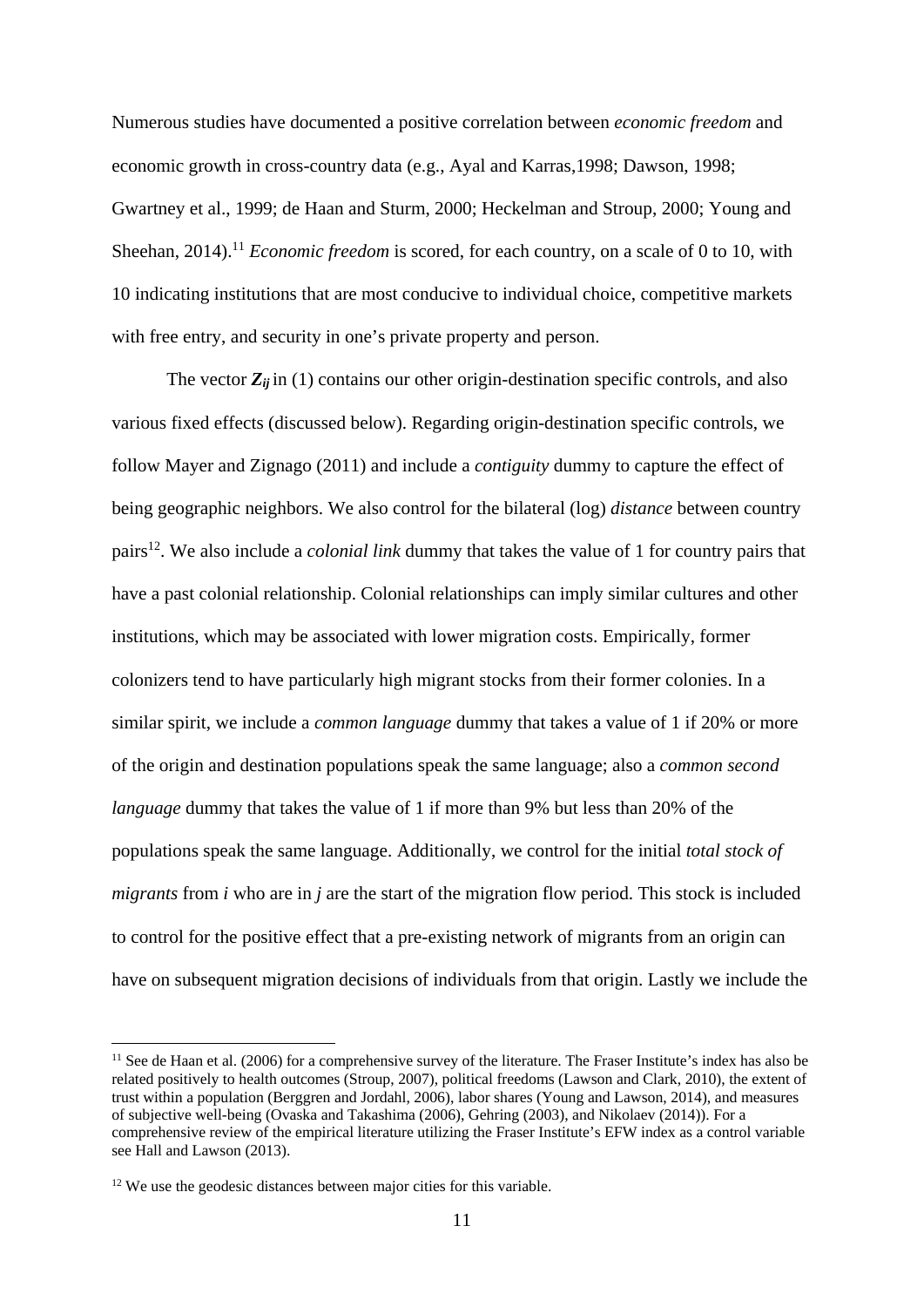per capita *income gap* between a destination and an origin country as a control, defined in similar fashion to (4) above. This data is collected from the World Bank. We use 1990 values for these control variables. **Table 1** contains summary statistics for all variables included in our analysis.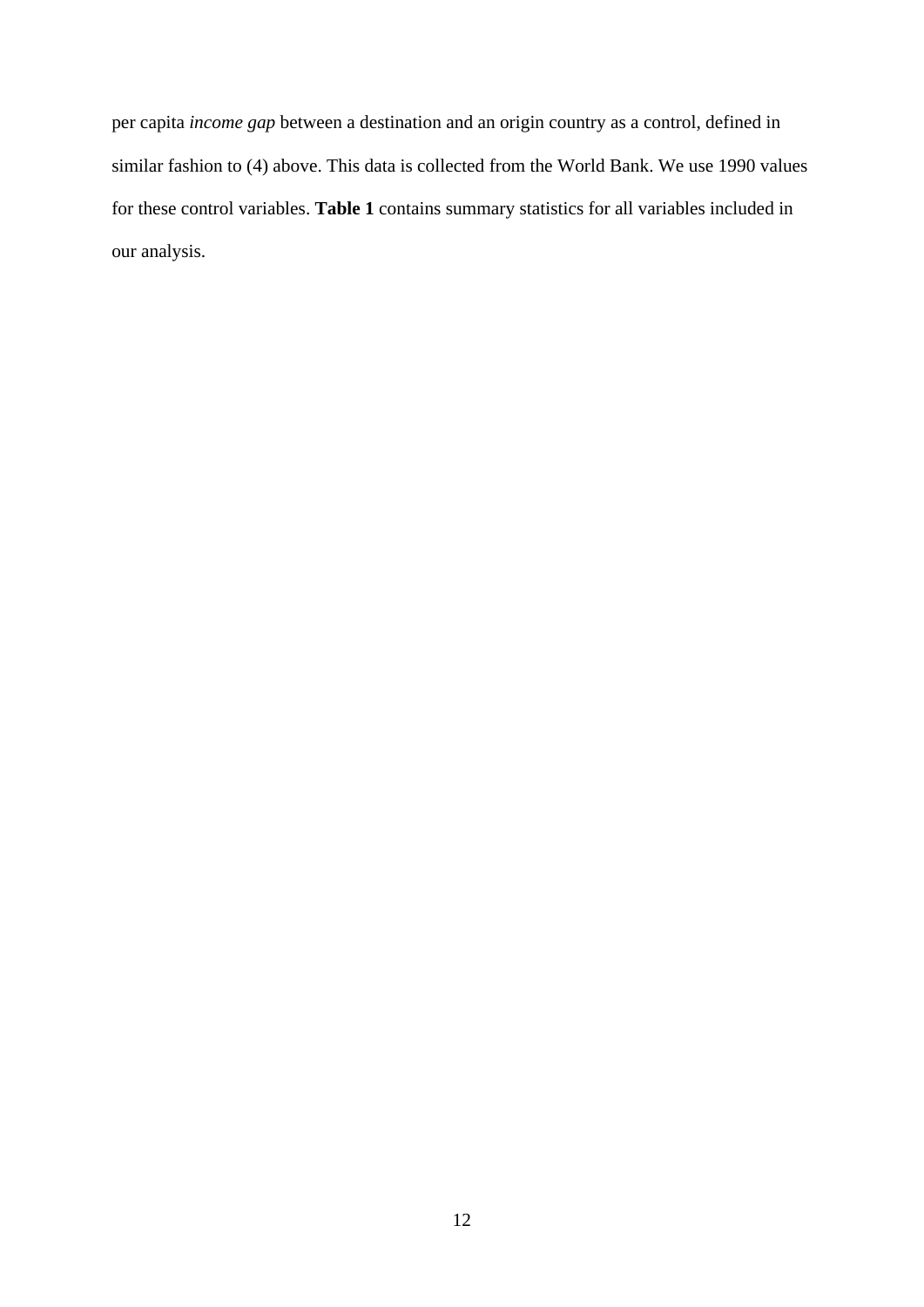#### *3.2 Estimation Methods*

1

 The use of two gravity model specifications is motivated by the occurrence of zero value observations for some country pairs. We apply OLS to the gravity model (1). However, when observations of (2) are zero the natural log cannot be taken. This decreases our observations from a maximum of 3,566 to a maximum of 2,246. And zero value observations can be informative. We therefore also employ the Poisson pseudo maximum likelihood method suggested by Silva and Tenreyro (2006). PPML estimates directly the nonlinear form of a gravity model, incorporating the information contained in the dependent variable observations of zero.13 Because the PPML method the nonlinear form, the dependent migration flow variable is not logged (unlike the case of OLS).

 All of our estimations contain both origin and destination fixed effects. Additionally, we also control for the influence of *multilateral resistance*. Multilateral resistance refers to a situation where individuals from a particular origin country have migration preferences for a particular group (or *nest*) of destination countries (Bertoli and Fernández-Huertas Moraga, 2012 & 2013). In the presence of multilateral resistance, the cross-section dependence can lead to biased estimates based on either OLS or PPML.

We control for multilateral resistance by following Bertoli and Fernández-Huertas Moraga (2012). They suggest including, in addition to origin and destination fixed effects, *origin-nest* fixed effects. The inclusion of these origin nest dummies satisfies the cross dependence requirement for PPML estimation. Intuitively, when we observe migration to a particular destination from a particular origin, we want to control for the fact that individuals in that origin may have, all else equal, a preference for migrating to a group of destination that includes that particular one. We define a group of six "nests": (i) Asia, (ii) Middle East,

<sup>&</sup>lt;sup>13</sup> Moreover, Silva and Tenreyro (2006) argue that the log-linearization of the traditional gravity model is likely to introduce heteroscedasticity and lead to bias estimates. PPML estimation of (2) is more consistent with the assumptions of the underlying random utility maximization model (Borjas, 1987) and less likely to introduce heteroscedasticity and bias.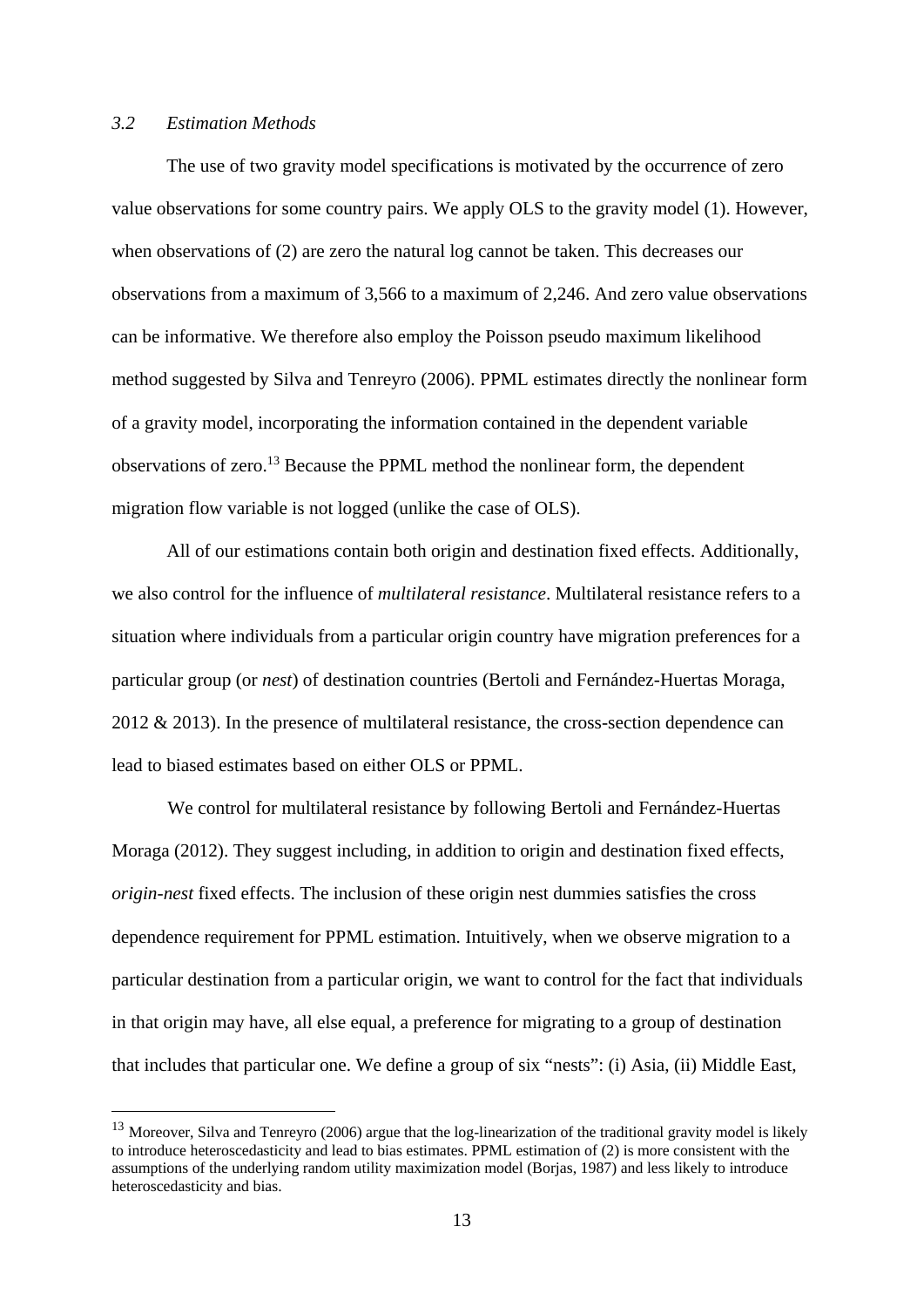(iii) Latin America, (iv) Sub-Saharan Africa, (v) Western Democracies, and (vi) Eastern Europe.14 The list of countries included in each of these nests is reported in **table 2**. Based on these definitions, we report both OLS and PPML results when destination, origin, and originnest fixed effects are all included.

#### **4. Results**

1

**Table 3** reports the OLS estimation results for (1) total migration, (2) college migration, and (3) non-college migration. *Economic freedom* differentials are a statistically significant correlate with bilateral total migration flows. However, breaking down the sample, the effect is only statistically significant for college-educated migration flows. The OLS estimated effects for political institutions are puzzling. The *checks & balances* gap is significantly and positively associated with total, college, and non-college migration flows. Alternatively, the *democracy* gap is *negatively* associated with all of those migration flow samples.<sup>15</sup>

**Table 4** reports PPML results for the total, college, and non-college samples. (Recall that with PPML estimation the dependent variable is not logged.) Taking into account zero value migration observations makes a substantial difference. (And these observations constitute a substantial number of observations: column 1 of **table 3** is based on 2,246 observations while the analog for **table 4** is 3,566.) *Economic freedom* now enters positively and significantly (1% level) across the board. The point estimates for total, college, and noncollege samples are remarkably similar (7.035, 8.647, and 7.208, respectively). Neither political institutions gap enters significantly in any of the **table 4** estimations.

 $14$  In principle, it would be desirable to employ a finer definition of nests. However, a basic issue with the Bertoli and Fernández-Huertas Moraga (2012) approach is the degrees of freedom that one loses by employing such a large number of dummy variables (up to 472, to be exact).

<sup>&</sup>lt;sup>15</sup> The point estimates on both political institutions gaps are an order of magnitude smaller than those associated with the *economic freedom* gap. However, the sample standard deviations for the political institutions gaps are an order of magnitude larger than that of the *economic freedom* gap. (See **table 1**.)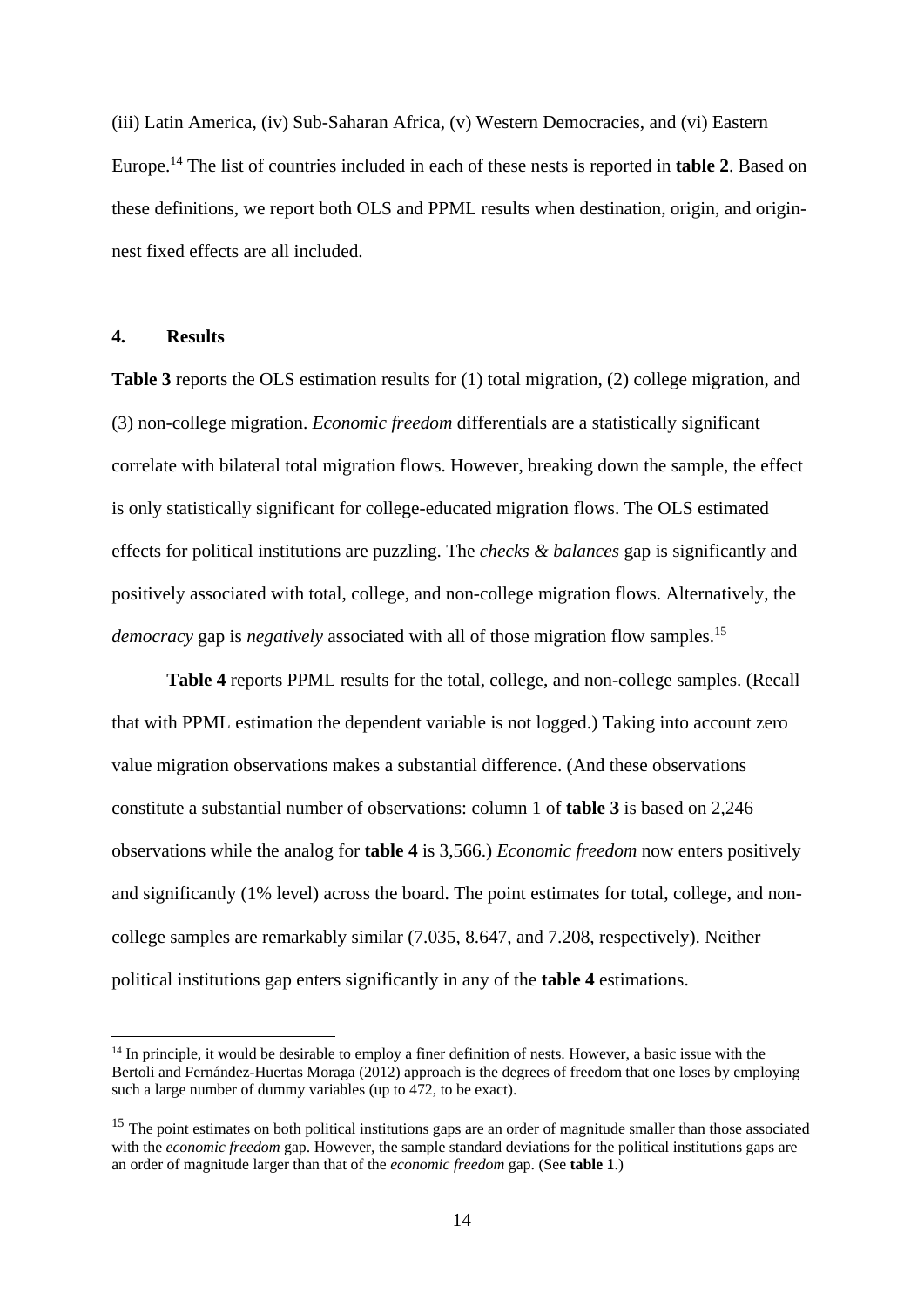To put these estimated *economic freedom* gap effects quantitatively in perspective, note that since the gap is a ratio the coefficient estimate is essentially an elasticity.<sup>16</sup> Starting from identical economic freedom levels in an origin and potential destination, if the EFW score of the destination increases by 10% then, all else equal, we expect that the bilateral migration flow from that origin to that destination increases by somewhere between 70 and 80%. Using the mean bilateral migration flow (about 371) as a benchmark, that amounts to between 259 and 297 additional migrants. This is a large effect.

 We also note that the per capita *income gap* appears to be more important for college migrants than their non-college counterparts. In the OLS results (**table 3**) the *income gap* only enters significantly for non-college and the point estimate is much larger than that for college (16.566 versus 2.977). Once we take into account the information contained in the zero flow observations, the point estimate for college is more than twice that as for noncollege (28.236 versus 13.746). This result is consistent with destination-origin income differentials being based in large part on the returns to human capital. College educated individuals are more drawn by a given income differential because by migrating they are more likely to experience an increase in their own income that is commensurate with (or greater than) that differential.<sup>17</sup>

**Table 4** suggests that for migrants of all education levels destination-origin differentials in *economic freedom* are significant determinants of bilateral migration flows<sup>18</sup>.

<sup>&</sup>lt;sup>16</sup> Even though PPML estimation does not use the log of the migration flow as the dependent variable (so that observations with value of zero can be utilized) the coefficients can be interpreted similarly to those of the OLS estimation because PPML is based on the non-linear form of the gravity model.

 $17$  Income gaps and economic freedom gaps are correlated with one another. (The simple correlation between the two variables in our sample is 0.3938.) This creates a collinearity concern in our estimations. However, while this might inflate the standard error on the income gap estimate it is unclear as to why this would be a particular problem in the non-college migration estimations relative to the college migration estimations.

<sup>&</sup>lt;sup>18</sup> As a robustness check, we include two more tables in the Appendix of this manuscript. Appendix A1, presents the PPML estimations analogus to table 4 with only including non-zero observations. (same observations as the OLS estimations in table 3). Tabel A2, shows the result excluding the flows to the United States.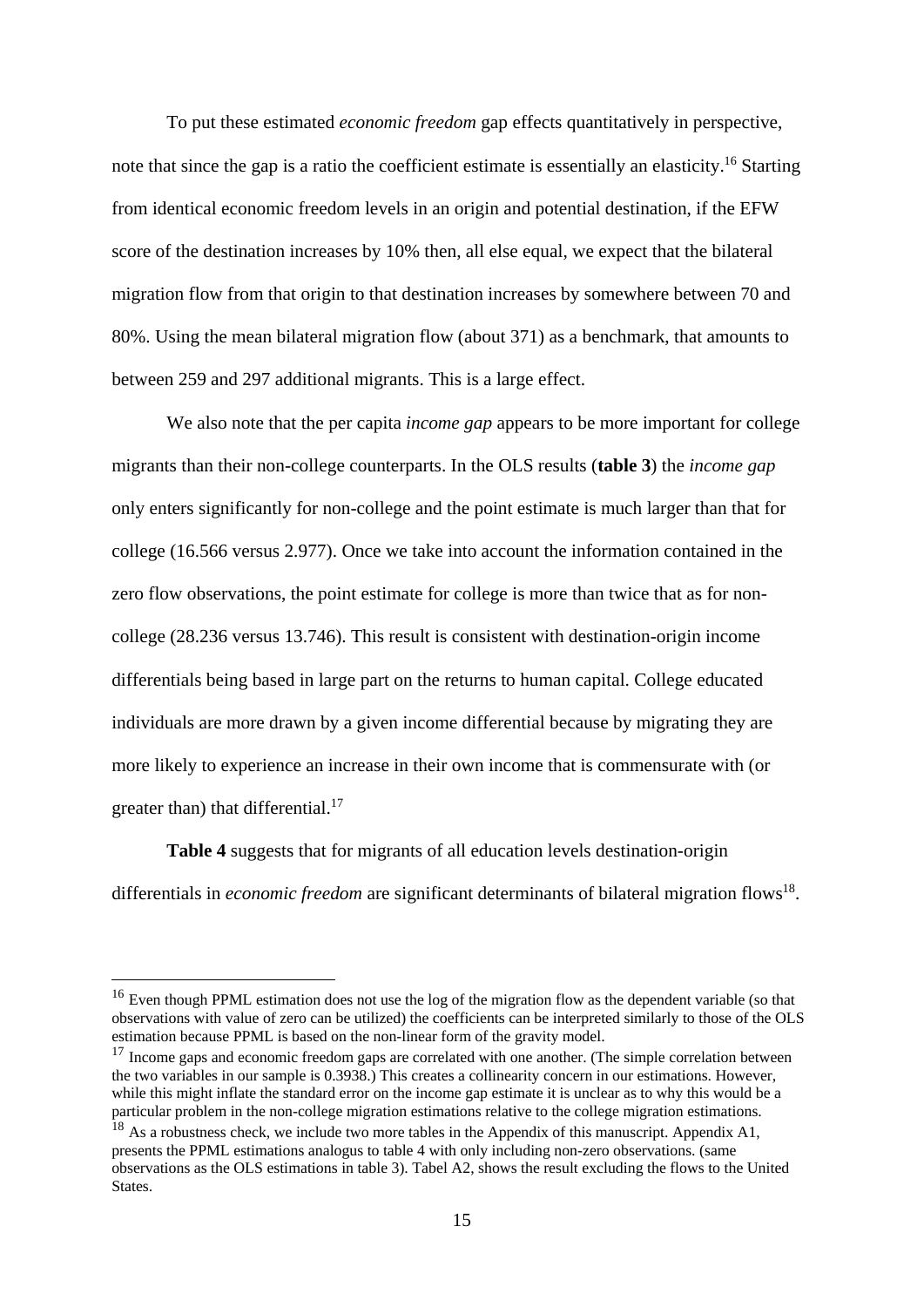The EFW index has 5 constituent areas: *size of government*, legal system and *property rights*, access to *sound money*, freedom to *trade* internationally, and *regulation* of business, credit, and labor markets. **Table 5** reports results for PPML estimations that are analogous to those of **table 4** except that the 5 EFW areas are included in the estimations individually. Overall, economic freedom is still significant why the political institutions gaps are not. However, we specifically see that three EFW areas enter significantly into the total, college, and noncollege estimations: *property*, *sound money*, and *regulation*. Furthermore, the largest effects are associated with the legal system and property rights area, and those effects are remarkably similar across the total, college, and non-college subsamples (point estimates of 1.550, 1.592, and 1.809, respectively).

 We also note that *income gap* results reported in **table 5** are consistent with those from **table 4**. The point estimate for college is again much larger than that for non-college (42.498 versus 16.772). Again, this is consistent with destination-origin income differentials based largely on returns to human capital.

#### **5. Concluding Discussion**

In this paper we employ data from 77 countries during the 1990-2000 time period to explore emigrant self-selection according to institutional quality. In particular, we ask whether destination-origin differentials in measures of political and/or economic institutional quality are determinants of bilateral migration flows.

 Our tentative answer is in line with Ashby's (2010) earlier study. Relative increases in economic freedom are significantly attractive to potential migrants; increases in political freedom, all else equal, not so much. Though we echo Ashby's conclusion along these lines, we demonstrate that the result is robust to a larger sample of countries and examining migration flows over a substantially long (10-year; 1990-2000) period.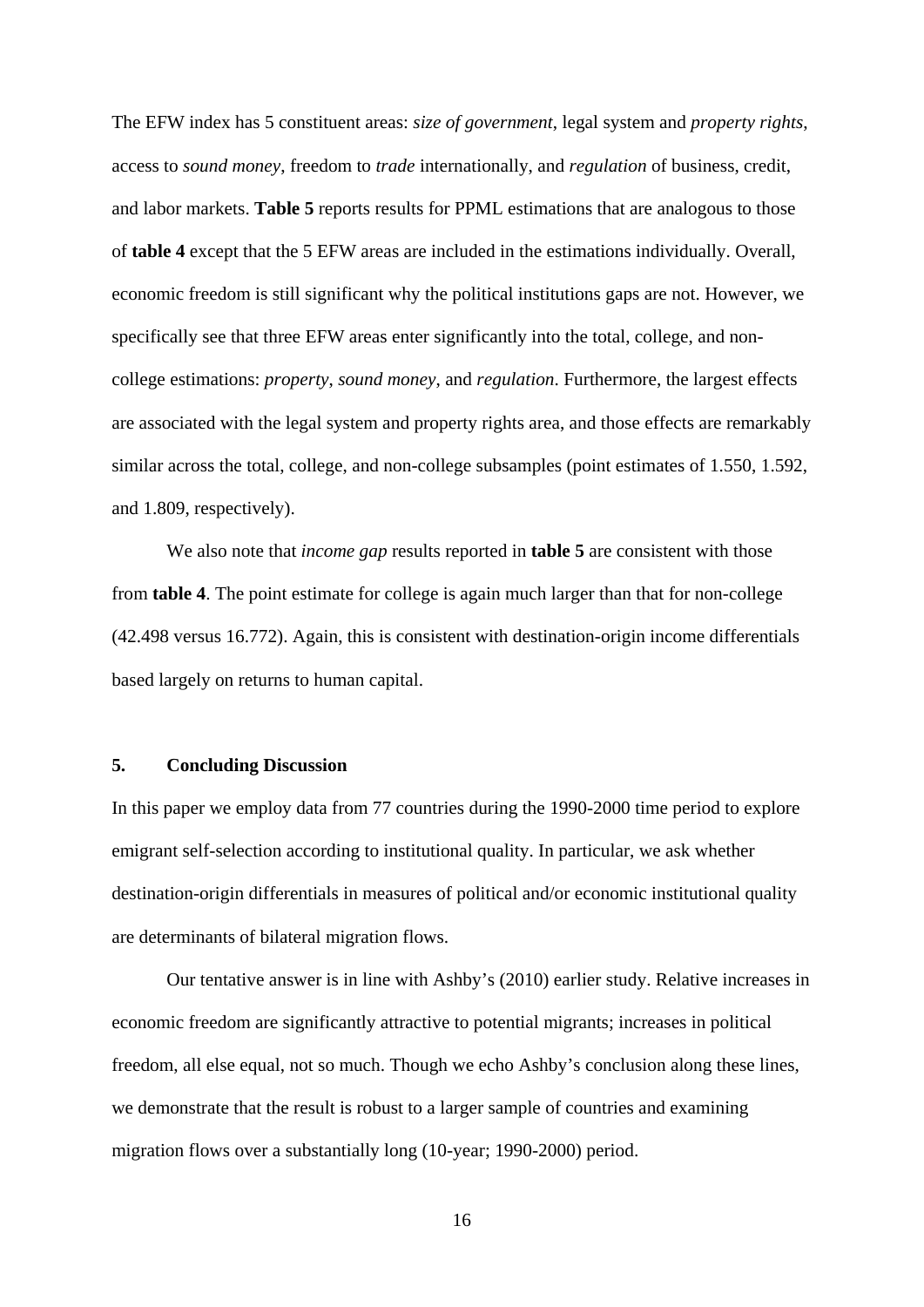We also ask whether the effects are different for college-educated versus non-college educated migrants. In regards to economic freedom it appears that the answer is: no. Economic freedom differentials are associated with increased migration in regards to both relatively low- and high-skilled individuals.

 While we do not find different effects across educational attainment types, we *do* find them across the different dimensions of economic freedom. In particular, environments of sound money, low regulation, and property rights secured under the rule-of-law are, all else equal, attractive to potential migrants. The estimated effect of strong property rights is particularly large.

 Emma Lazarus famously wrote: "*Give me your tired, your poor, Your huddled masses yearning to breathe free*[.]" If the Statue of Liberty is selling, our results suggest that the potential migrants of the world are buying. All else equal, our results suggest that migrants look to exit their origins towards destination where they breathe more economically free.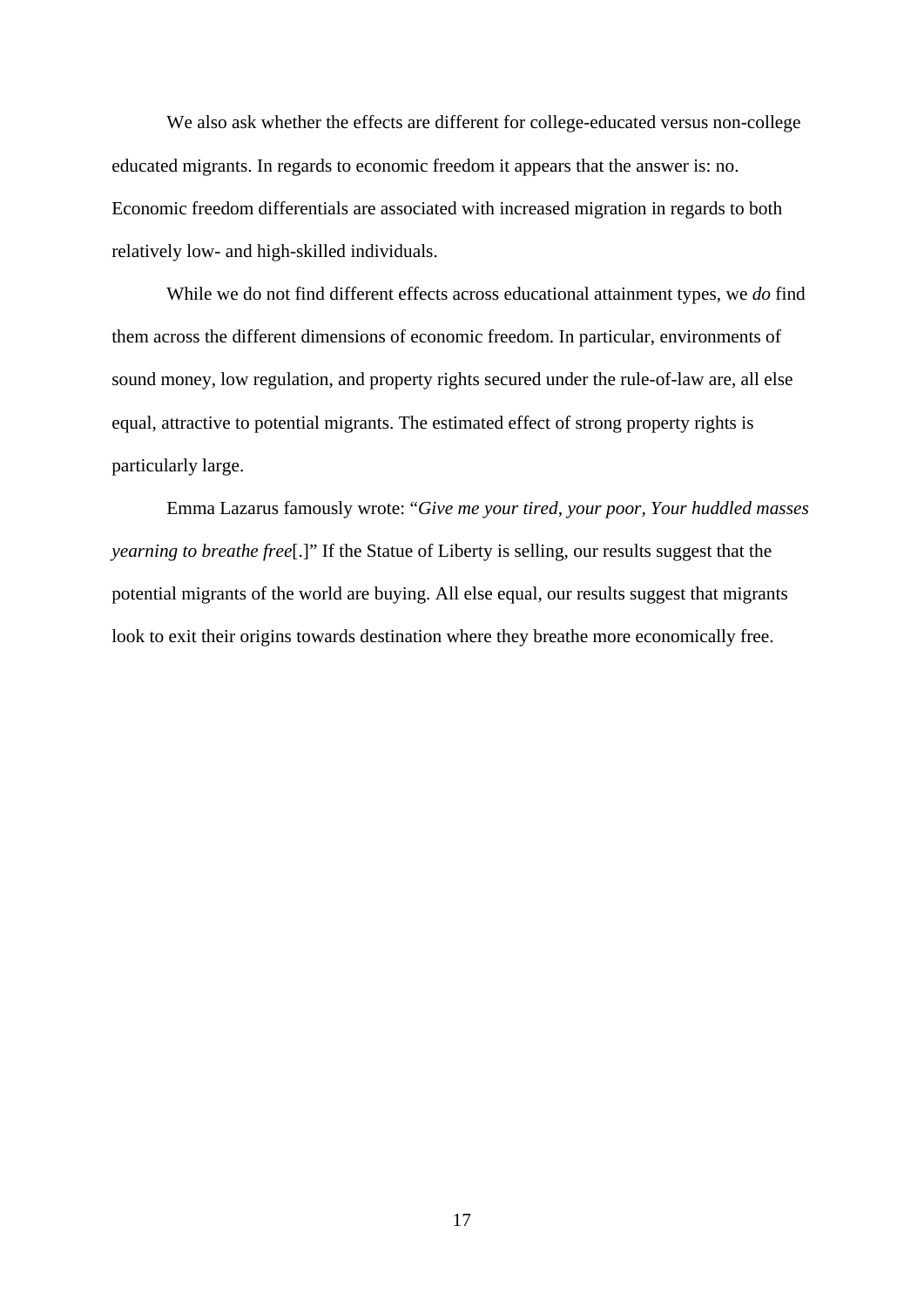#### **References**

Ariu, A., Docquier, F., Squicciarini, M. P. 2014. Governance quality and net migration flows. Working Paper.

(http://perso.uclouvain.be/frederic.docquier/filePDF/ADS\_BrainBalance.pdf).

- Ashby, N. J. Economic freedom and migration flows between U.S. states. Southern Economic Journal 73, 677-697.
- Ashby, N. J. 2010. Freedom and international migration. Southern Economic Journal 77, 49-62.
- Ayal, E. B., Karras, G. 1998. Components of economic freedom and growth: an empirical study. Journal of Developing Areas 32, 327-338.
- Bang, J.T., Mitra, A. 2011., Gender bias and the female brain drain. Applied Economics Letters 18, 829-833.
- Baudassé, T., Bazillier, R. 2014. Gender inequality and emigration: push factor or selection process. International Economics 139, 19-47.
- Beck, T. Keefer, P. E., Clarke, G. R. Walsh, P., 2010. Database of Political Institutions. World Bank, Washington.
- Bein, M., Docquier, F., Ozden, C. 2011. Diasporas. Journal of Development Economics 95, 30-41.
- Belot, M. V. K., Hatton, T. J. 2012. Immigrant selection in the OECD. Scandinavian Journal of Economics 114, 1105-1128.
- Berggren, N., Jordahl, H. 2006. Free to trust: economic freedom and social capital. Kyklos 59, 141-169.
- Bertocchi, G., Strozzi, C. 2008. International migration and the role of institutions. Public Choice 137, 81-102.
- Bertoli, S., Hernández-Huertas Moraga, J. 2012. Visa policies, networks and the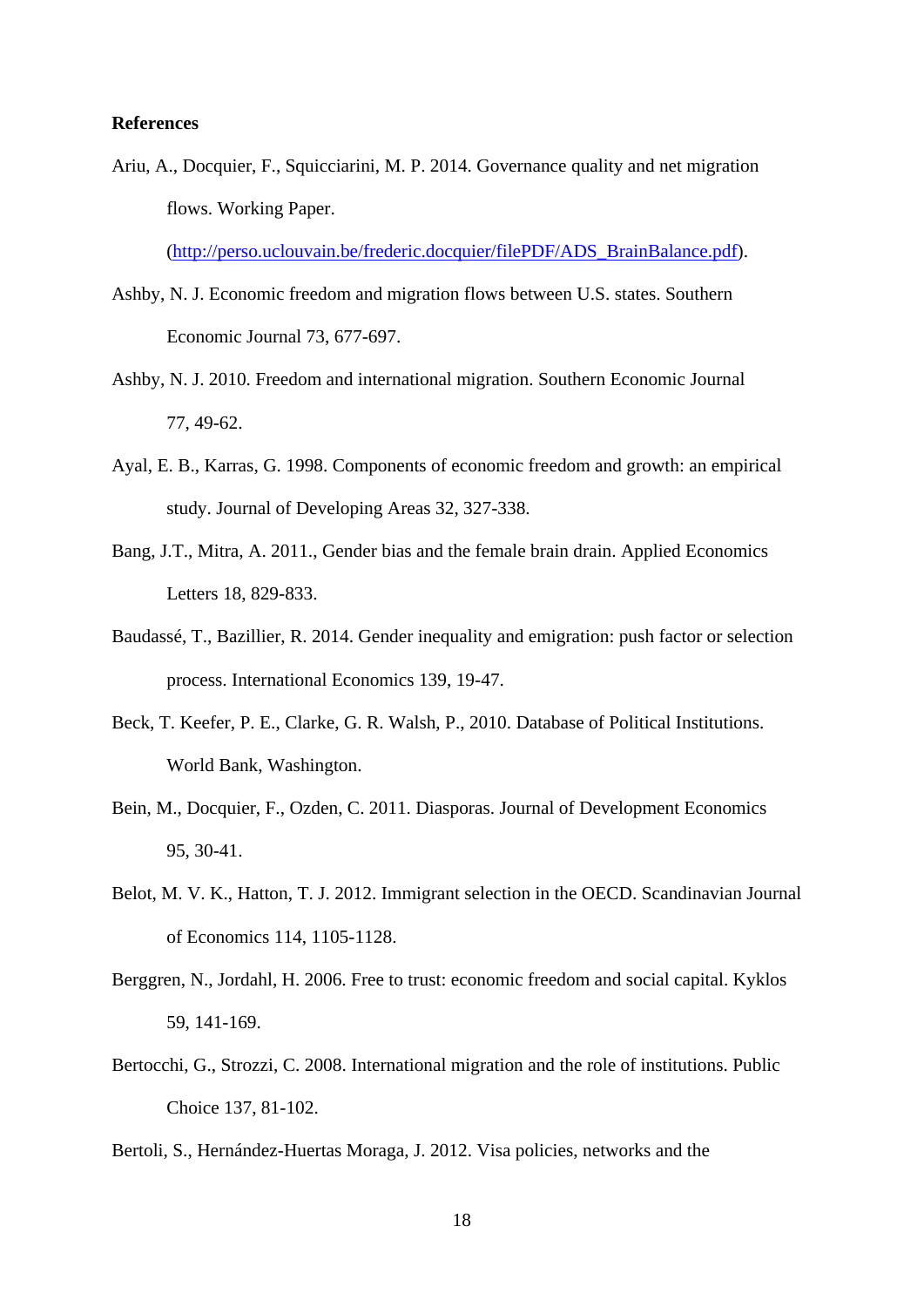cliff at the border. IZA Discussion Paper 7094, (http://ftp.iza.org/dp7094.pdf).

- Bertoli, S., Fernández-Huertas Moraga, J., 2013. Multilateral resistance to migration. Journal of Development Economics 102, 79-100.
- Bertoli, S., Brückner, H., Fernández-Huertas Moraga, J. 2013. The European crisis and migration to Germany: expectations and the diversion of migration flows. IZA Discussion Paper 7170, (http://ftp.iza.org/dp7170.pdf).
- Borjas, G. J. 1987. Self-selection and the earnings of immigrants. American Economic Review 77, 531-553.
- Borjas, G. J., 1994. The economics of immigration. Journal of Economic Literature 32, 1667-1717.
- Borjas, G. J., 1999. The economic progress of immigrants. in Handbook of Labor Economics (Ashenfelter and Card, eeds.). Elsevier, North Holland.
- Borjas, G. J., 2014. Imigration Economics. Cambridge: Harvard University Press.
- Borjas, G. J., 2015. Immigration and globalization: a review essay. Journal of Economic Literature (forthcoming).
- Brückner, H., Deffort, C. 2009. Inequality and the self-selection of international migrants: theory and new evidence. International Journal of Manpower 30, 742-764.
- Clark, J. R., Lawson, R., Nowrasteh, A., Powell, B., Murphy, R. 2015. Does immigration impact institutions? Public Choice 163: 321-335.
- Collier, P., 2013. Exodus: how migration is changing out world. Oxford: Oxford University Press.
- Dawson, J. W. 1998. Institutions, investment, and growth: new cross-country and panel data evidence. Economic Inquiry 36, 603-619.
- de Haan, J., Sturm, J-E. 2000. On the relationship between economic freedom and economic growth. European Journal of Political Economy 16, 215-241.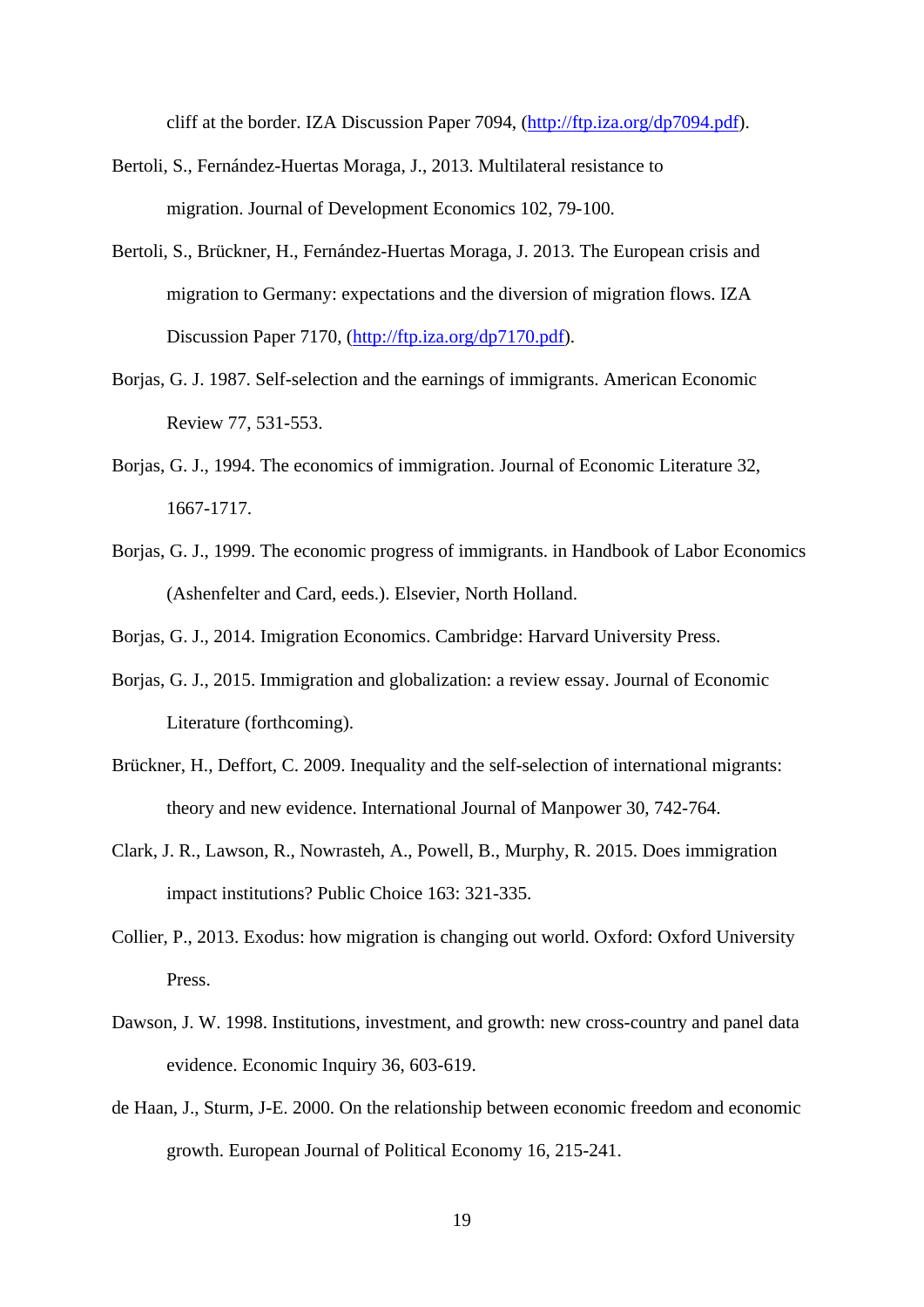- de Haan, J., Lundström, S., Sturm, J-E. 2006. Market-oriented institutions and policies and economic growth. Journal of Economic Surveys 20, 157-191.
- Docquier, F., Rapoport, H. 2012. Globalization, brain drain and development. Journal of Economic Literature. 50, 681-730.
- Docquier, F., 2006. Brain drain and inequality across nations. IZA Discussion Paper No. 2440, (http://ftp.iza.org/dp2440.pdf).
- Docquier, F. Lodigiani, E., Rapoport, H., Schiff, M. 2014. Emigration and democracy. CEPREMAP Working Paper,

(http://www.cepremap.fr/depot/docweb/docweb1406.pdf).

- Docquier, F., Lowell, B. L., Marfouk, A., 2009. A gendered assessment of the brain drain. Population and Development Review 35, 297-321.
- Dumont, J. C., Martin, J.P., & Spielvogel, G. 2007. Women on the move: the neglected gender dimension of the brain drain. IZA Discussion Papers No. 2920, (http://ftp.iza.org/dp2920.pdf).
- Ferrant, G., Tuccio, M. 2013. South-south emigration and discriminatory social institutions: a two-way relationship. Working Paper,

(http://www.ferdi.fr/sites/www.ferdi.fr/files/ferrant\_tuccio.pdf).

- Gehring, K., 2013. Who benefits from economic freedom? unraveling the effect of economic freedom on subjective well-being. World Development 50, 74-90.
- Gwartney, J., Lawson, R., Holcombe, R. 1999. Economic freedom and the environment for economic growth. Journal of Institutional and Theoretical Economics 155, 643-663.
- Gwartney, J., Lawson, R., Hall, J. 2014. Economic Freedom of the World: 2014 Annual Report. Fraser Institute, Vancouver.
- Hall, J. C., Lawson, R. A., 2013. Economic freedom of the world: an accounting of the literature. Contemporary Economic Policy 32, 1-19.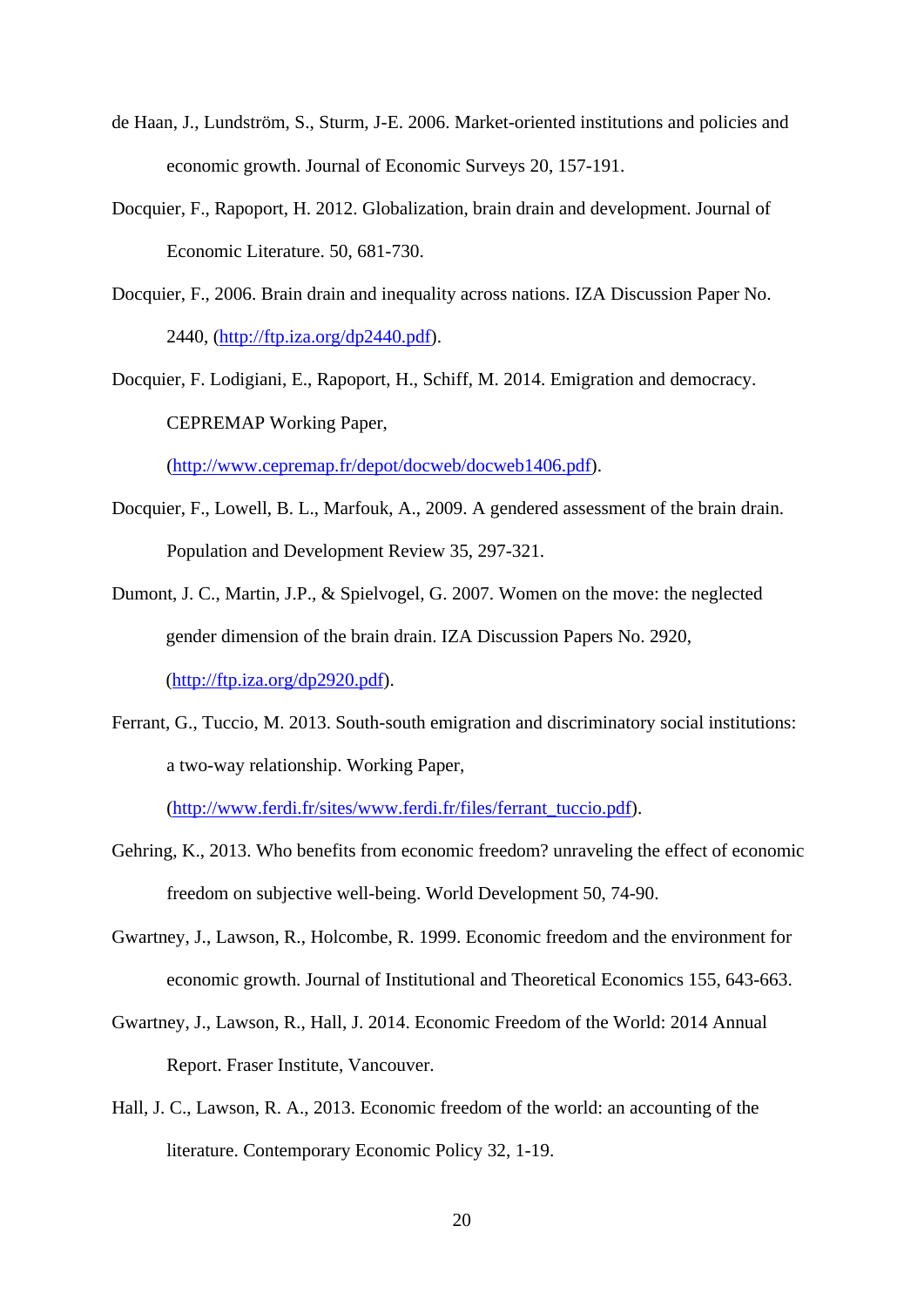- Heckelman, J. C., Stroup, M. D. 2000. Which economic freedoms contribute to growth? Kyklos 53, 527-544.
- Hirschman, A. O. 1970. Exit, voice and loyalty: responses to decline in firms. in Organizations and States. Harvard University Press, Cambridge.
- Hirschman, A. O. 1993. Exit, voice, and the fate of the German Democratic Republic: an essay in conceptual history. World Politics 45, 173-202.
- Kababegovic, A., McMahon, F., Mitchell, G. 2005. Economic Freedom of North America. Fraser Institute, Vancouver.
- Karemara, D., Oguledo, V. I., Davis, B. 2000. A gravity model analysis of international migration to North America. Applied Economics 32, 1745-1755.
- Keefer, P., Stasavage, D., 2003. The limits of delegation: veto players, central bank independence and the credibility of monetary policy. American Political Science Review 97, 407-423.
- Lawson, R. A., Clark, J. R. 2010. Examining the Hayek-Friedman hypothesis on economic and political freedom. Journal of Economic Behavior and Organization 3, 230-239.
- Lodigiani, E., & Salomone, S., 2012. Migration-induced transfers of norms: the case of female political empowerment. SSRN Working Paper, (http://papers.ssrn.com/sol3/papers.cfm?abstract\_id=2214978).
- Marchiori, L., Shen, I-L, Docquier, F. 2012. Brain drain in globalization: a general equilibrium analysis from the sending countries' perspective. Economic Inquiry 51, 1582-1602.
- Marshall, G. M., Jaggars, K. 2010. Polity IV Project: Political Regime Characteristics and Transitions, 1800-2008. Polity IV.
- Mayer, T., Zignago, S., 2011. Notes on CEPII's distances measures (GeoDist). CEEPII Working Paper 2011-25, (www.cepii.fr/anglaisgraph/bdd/distances.htm).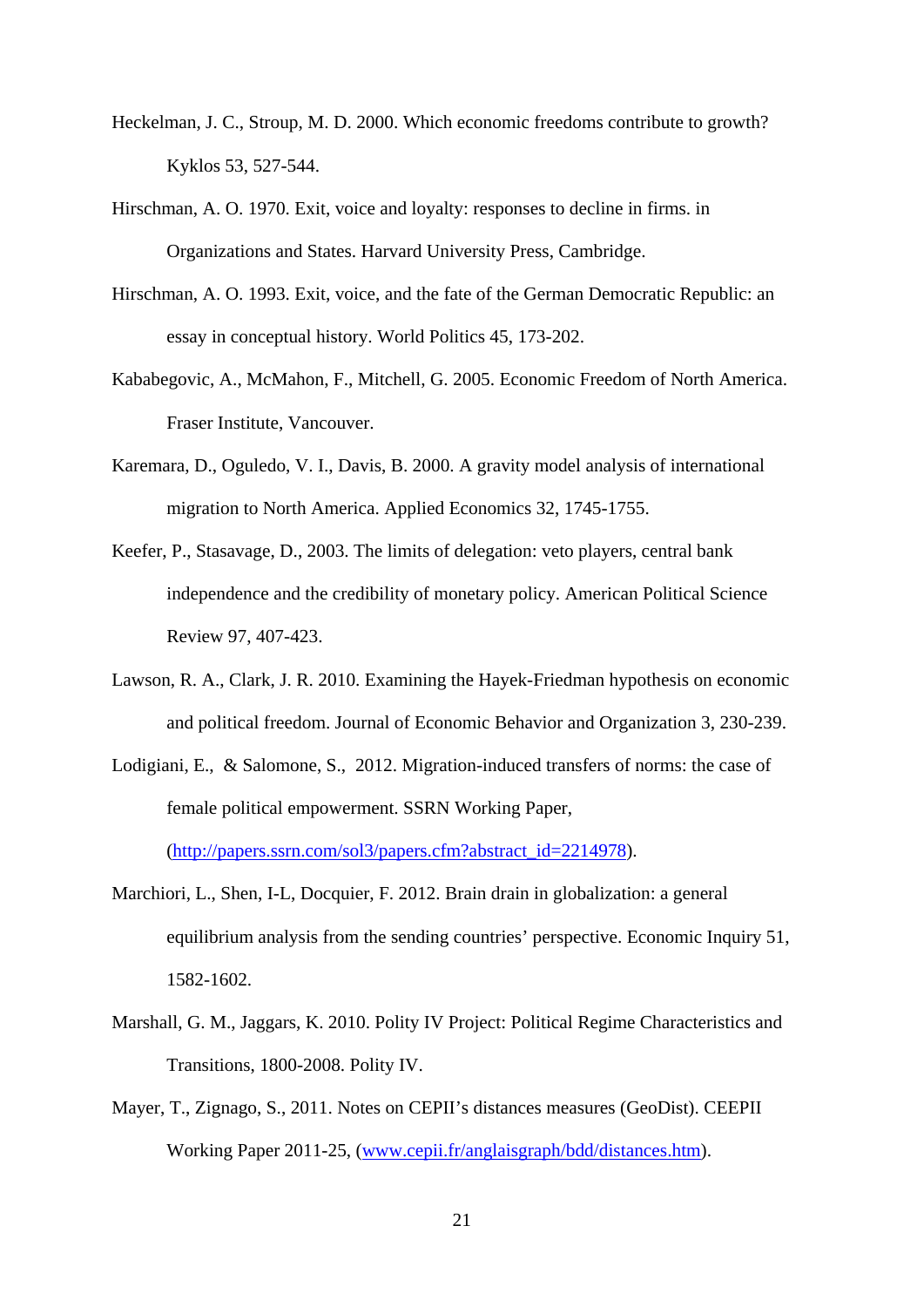- McKenzie, D., Theoharides, C., Yang, D. 2013. Distortions in the international migrant labor market: evidence from Filipino migration and wage responses to destination country economic shocks. American Economic Journal: Applied 6: 49-75.
- Melkumian, A. V., 2006. A gravity model of legal immigration to the United States. Unpublished Paper,

(http://www.jepson.gonzaga.edu/JEDBP/Volumes/gravmodfin1%20%283%29.pdf).

Naghsh Nejad, M., 2013. Institutionalized inequality and brain drain: an empirical study of the effects of women's rights on the gender gap in high-skilled migration. IZA Discussion Paper 7864,

(http://papers.ssrn.com/sol3/papers.cfm?abstract\_id=2116618).

- Naghsh Nejad, M., Young, A. T., 2015. Female brain drains and women's rights gaps: analysis of bilateral migration flows. SSRN Working Paper, (http://papers.ssrn.com/sol3/papers.cfm?abstract\_id=2420712).
- Nikolaev, B., 2014. Economic freedom & subjective well-being revisiting the relationship. Working Paper

(http://borisnikolaev.com/wp-content/uploads/2014/05/FREE-SWB\_final.pdf).

- Nikolova, M., Graham, C. L. 2015. In transit: the well-being of migrants from transition and post-transition countries. Journal of Economics Behavior and Organization 112, 164-186.
- North, D. C., 1990. Institutions, Institutional Change and Economic Performance. Cambridge University Press, Cambridge.
- Ortega, F., Peri, G., 2013. The role of income and immigration policies in attracting international migrants. Migration Studies 1, 47-74.
- Ovaska, T., Takashima, R. 2006. Economic policy and the level of self-perceived wellbeing: an international comparison. Journal of Socio-Economics 35, 308-325.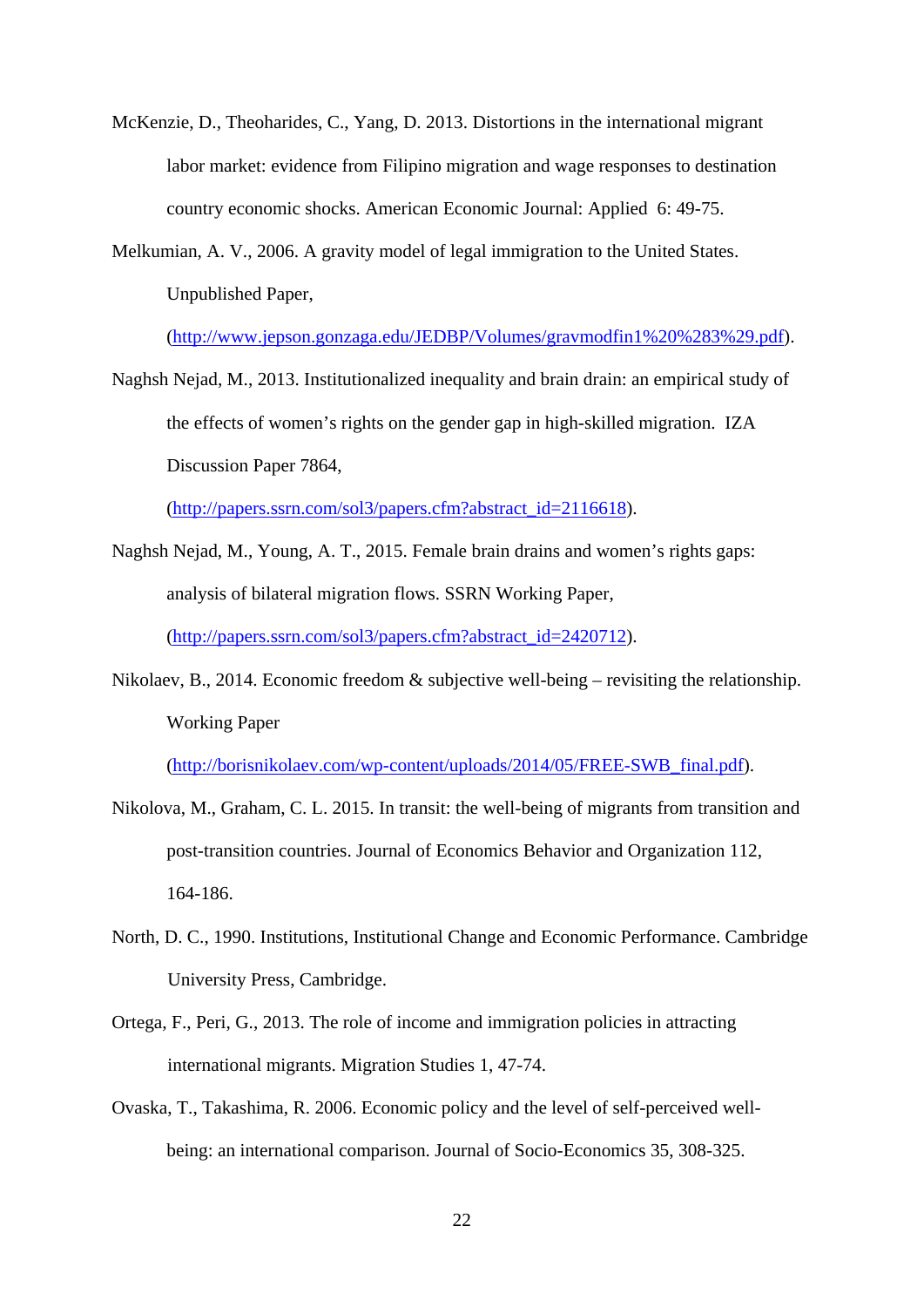- Poprawe, M. 2015. On the relationship between corruption and migration: empirical evidence from a gravity model of migration. Public Choice 163, 337-354.
- Roy, A. D. 1951. Some thoughts on the distribution of earnings. Oxford Economic Papers 3, 135-146.
- Silva, J. M., Santos, C., Tenreyro, S. 2006. The log of gravity. Review of Economics and Statistics 88, 641–658.
- Spilimbergo, A. 2009. Democracy and foreign education. American Economic Review 99, 528-543.
- Stroup, M. D. 2007. Economic freedom, democracy, and the quality of life. World Development 35, 52-66.
- Vogler, M., Rotte, R. 2000. The effects of development on migration: theoretical issues and new empirical evidence. Journal of Population Economics 13, 485-508.
- Young, A. T., Lawson, R. A., 2014. Capitalism and labor shares: a cross-country panel study. European Journal of Political Economy 33, 20-36.
- Young, A. T., Sheehan, K. M., 2014. Foreign aid, institutional quality, and growth. European Journal of Political Economy. 36, 195-208.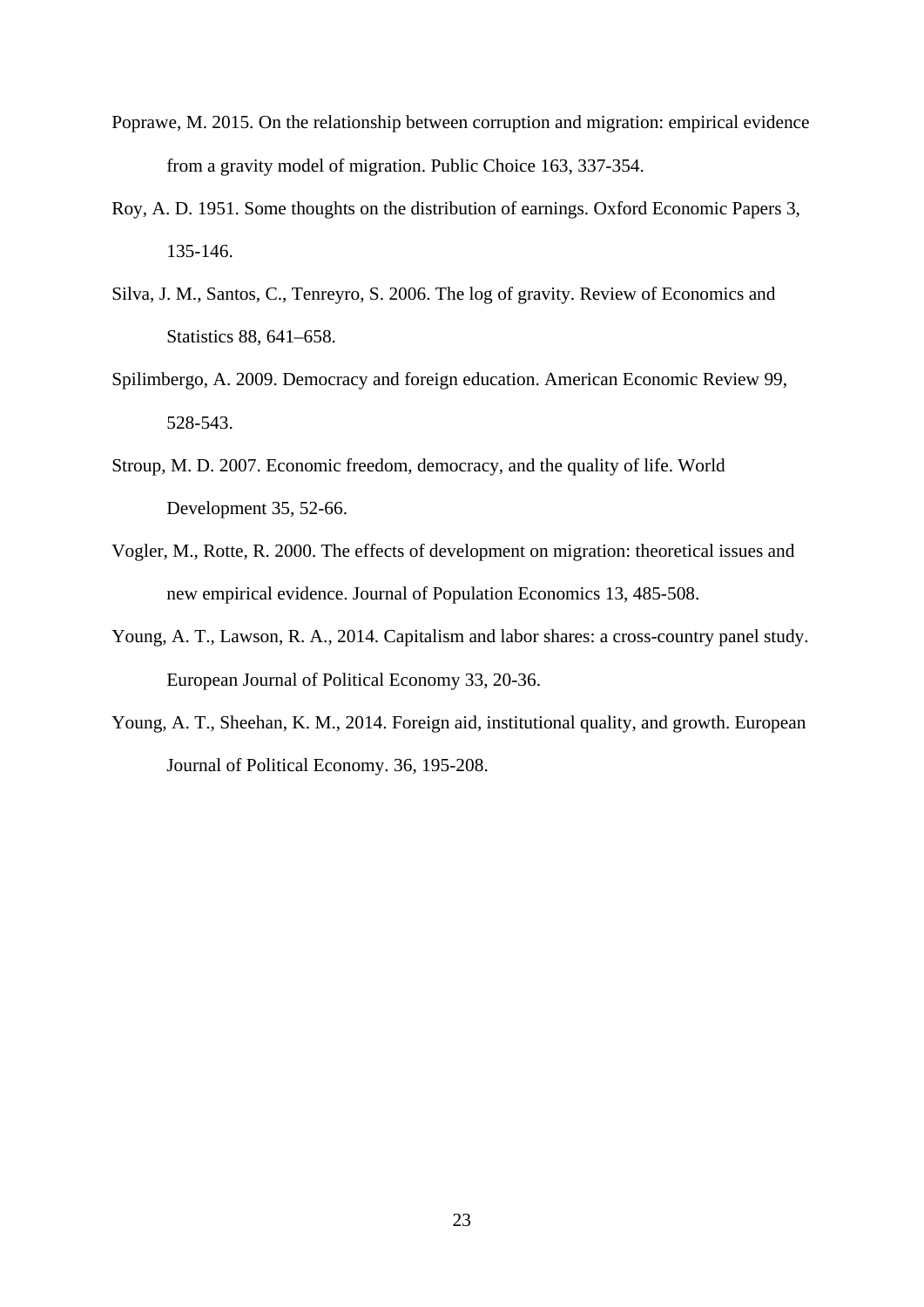**Table 1**  Summary statistics for variables included in estimations.

| Variable                             | Minimum | Maximum     | Mean    | Std. Deviation | <b>Observations</b> |
|--------------------------------------|---------|-------------|---------|----------------|---------------------|
| <b>Total Migration</b>               | 0.000   | 366,608.812 | 371.361 | 6,232.187      | 3,812               |
| College Migration                    | 0.000   | 56,608.801  | 158.604 | 1,461.266      | 3,812               |
| Non-college Migration                | 0.000   | 310,000.000 | 236.665 | 5,144.910      | 3,812               |
| Economic Freedom Gap                 | 0.320   | 3.124       | 1.086   | 0.406          | 3,812               |
| Democracy gap                        | 0.091   | 11.000      | 2.274   | 3.177          | 3,812               |
| Checks & Balances Gap                | 0.111   | 9.000       | 1.557   | 1.415          | 3,812               |
| Income Gap                           | 0.587   | 1.703       | 1.024   | 0.191          | 3,812               |
| Log Distances                        | 5.153   | 9.892       | 8.764   | 0.870          | 3,812               |
| <b>Colonial Link</b>                 | 0.000   | 1.000       | 0.027   | 0.162          | 3,812               |
| Common Language                      | 0.000   | 1.000       | 0.168   | 0.374          | 3,812               |
| Common Second Language               | 0.000   | 1.000       | 0.192   | 0.394          | 3,812               |
| Contiguity                           | 0.000   | 1.000       | 0.032   | 0.175          | 3,812               |
| Total Migrant Stock 1990 (in 10,000) | 0.000   | 2.653       | 0.009   | 0.065          | 3,812               |

Notes: observation numbers are based on observations of a variable that are included in any estimation. This is why the maximum number of observations associated with any estimation is 3,566 but all observations in this table all 3,812.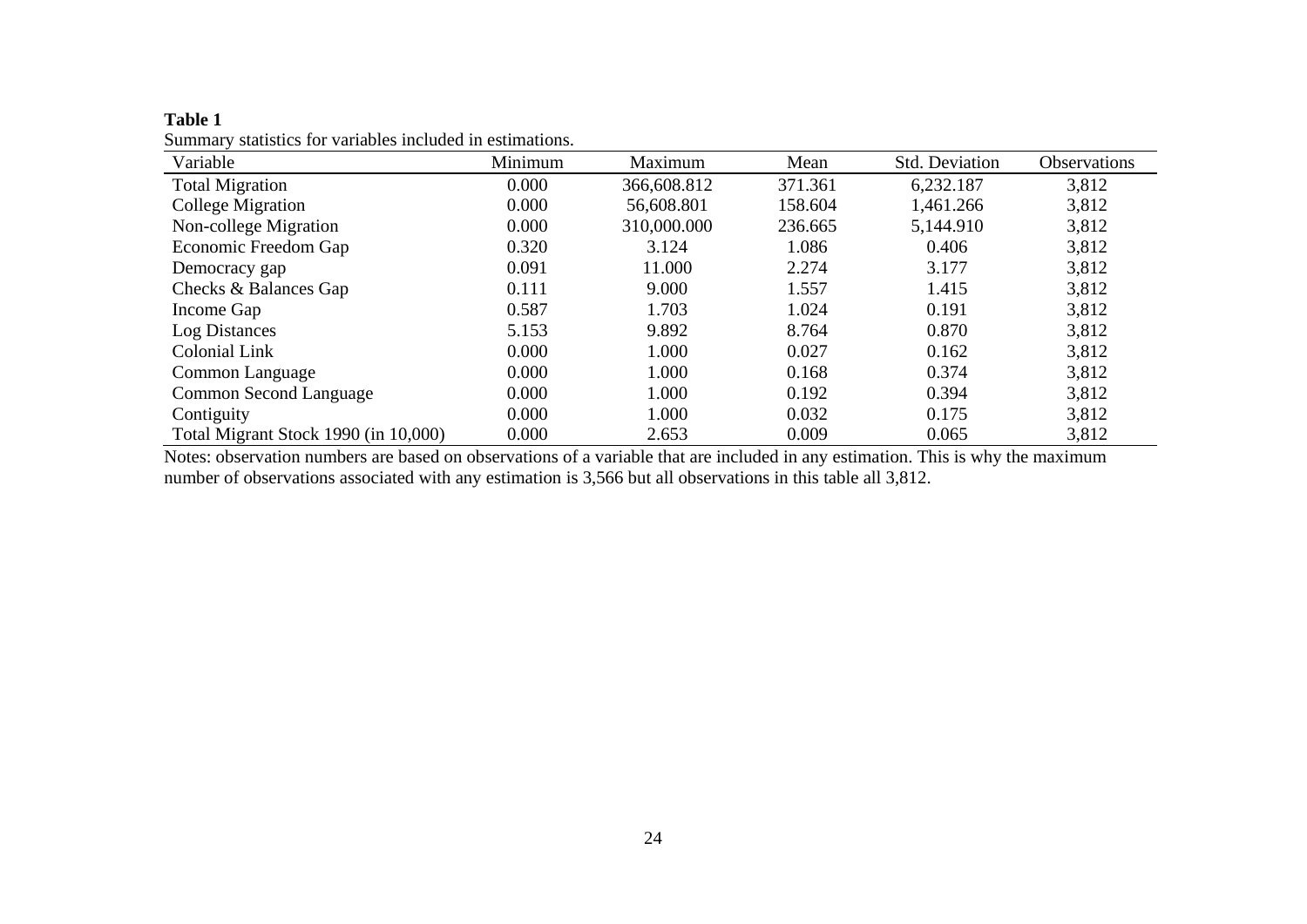#### **Table 2**  Countries included in the analysis; grouped by "nests".

| Asia        | Middle East | Latin America      | Sub-Saharan Africa   | <b>Western Democracies</b> | Eastern European |
|-------------|-------------|--------------------|----------------------|----------------------------|------------------|
| China       | Algeria     | Argentina          | Angola               | Australia                  | Hungry           |
| Indonesia   | Egypt       | <b>Bahamas</b>     | Cote d'Ivoire        | Austria                    | Poland           |
| India       | Morocco     | <b>Barbados</b>    | Central African Rep. | Belgium                    | Romania          |
| Japan       | Tunisia     | Belize             | Ghana                | Canada                     | Russia           |
| Malaysia    | Turkey      | Bolivia            | Kenya                | Denmark                    |                  |
| Philippines |             | <b>Brazil</b>      | Mauritius            | Finland                    |                  |
| Singapore   |             | Chile              | Nigeria              | France                     |                  |
| Sri Lanka   |             | Colombia           | Zambia               | Germany                    |                  |
| South Korea |             | Costa Rica         | Zimbabwe             | Greece                     |                  |
| Thailand    |             | Cuba               |                      | Iceland                    |                  |
|             |             | Dominican Republic |                      | Ireland                    |                  |
|             |             | Ecuador            |                      | Italy                      |                  |
|             |             | El Salvador        |                      | Netherlands                |                  |
|             |             | Guatemala          |                      | New Zealand                |                  |
|             |             | Guyana             |                      | Norway                     |                  |
|             |             | Haiti              |                      | Portugal                   |                  |
|             |             | Honduras           |                      | Spain                      |                  |
|             |             | Jamaica            |                      | Sweden                     |                  |
|             |             | Jamaica            |                      | Switzerland                |                  |
|             |             | Mexico             |                      | <b>UK</b>                  |                  |
|             |             | Nicaragua          |                      | <b>US</b>                  |                  |
|             |             | Panama             |                      |                            |                  |
|             |             | Paraguay           |                      |                            |                  |
|             |             | Peru               |                      |                            |                  |
|             |             | Suriname           |                      |                            |                  |
|             |             | Trinidad & Tobago  |                      |                            |                  |
|             |             | Uruguay            |                      |                            |                  |
|             |             | Venezuela          |                      |                            |                  |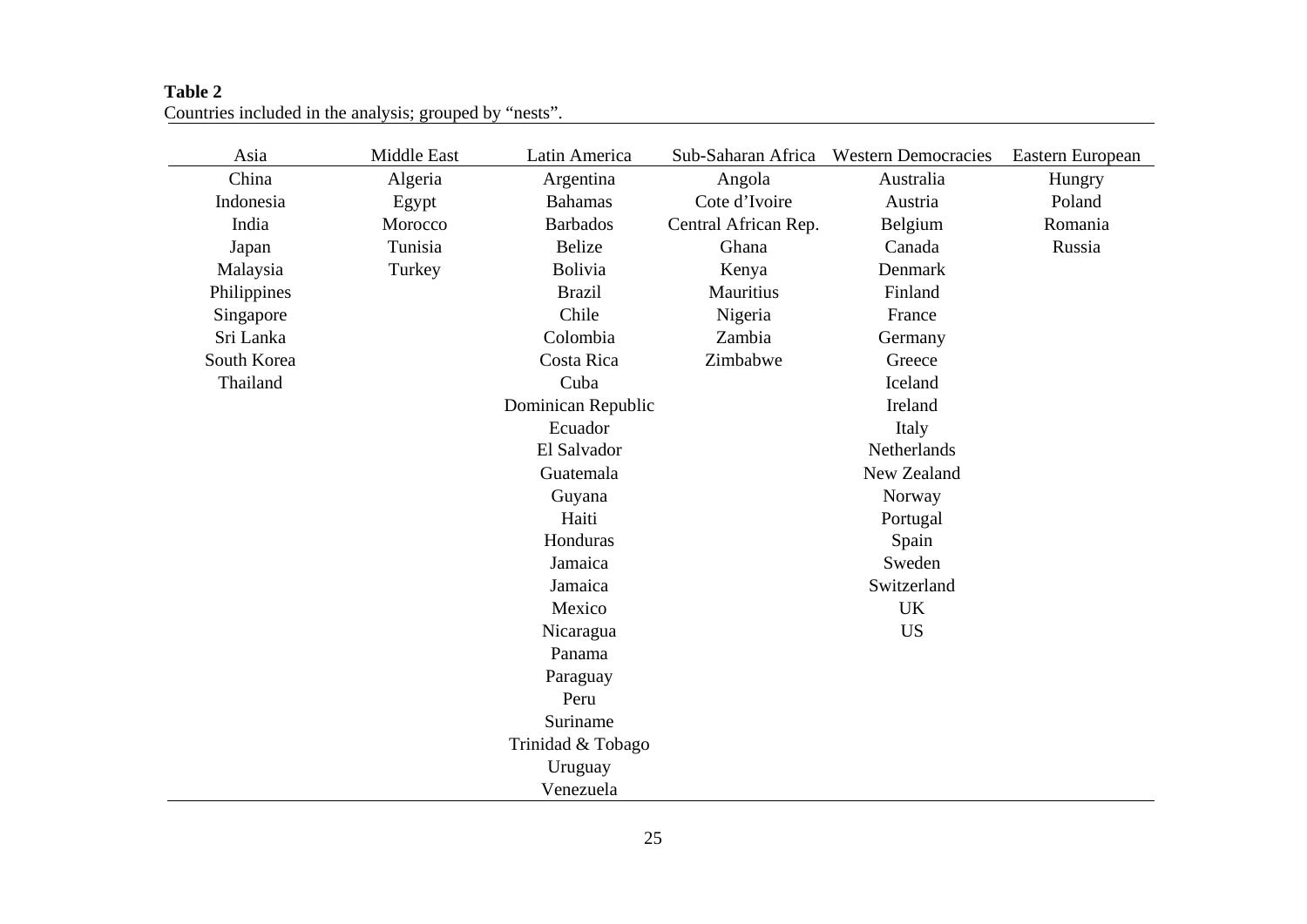|                                                                                                                                   | (1)                    | (2)                      | (3)                   |  |
|-----------------------------------------------------------------------------------------------------------------------------------|------------------------|--------------------------|-----------------------|--|
|                                                                                                                                   | <b>Total Migration</b> | <b>College Migration</b> | Non-college Migration |  |
| Economic Freedom Gap                                                                                                              | $1.309**$              | $1.791$ ***              | 0.368                 |  |
|                                                                                                                                   | (0.634)                | (0.547)                  | (0.820)               |  |
| Checks & Balances Gap                                                                                                             | $0.150**$              | $0.144***$               | $0.224***$            |  |
|                                                                                                                                   | (0.065)                | (0.054)                  | (0.076)               |  |
| Democracy Gap                                                                                                                     | $-0.102**$             | $-0.070**$               | $-0.185***$           |  |
|                                                                                                                                   | (0.040)                | (0.035)                  | (0.050)               |  |
| Income Gap                                                                                                                        | 4.009                  | 2.977                    | $16.566***$           |  |
|                                                                                                                                   | (4.190)                | (3.218)                  | (5.445)               |  |
| Log Distances                                                                                                                     | $-1.212***$            | $-0.938***$              | $-1.137***$           |  |
|                                                                                                                                   | (0.063)                | (0.051)                  | (0.076)               |  |
| <b>Colonial Link</b>                                                                                                              | $0.974***$             | $1.096***$               | $1.362***$            |  |
|                                                                                                                                   | (0.187)                | (0.152)                  | (0.234)               |  |
| Common Language                                                                                                                   | $0.455***$             | $0.604***$               | $-0.200$              |  |
|                                                                                                                                   | (0.214)                | (0.170)                  | (0.258)               |  |
| <b>Common Second Language</b>                                                                                                     | $0.498**$              | $0.498***$               | $1.057***$            |  |
|                                                                                                                                   | (0.205)                | (0.161)                  | (0.248)               |  |
| Contiguity                                                                                                                        | $0.324*$               | 0.181                    | $0.815***$            |  |
|                                                                                                                                   | (0.169)                | (0.133)                  | (0.198)               |  |
| <b>Total Migrant Stock 1990</b>                                                                                                   | $0.022***$             | $0.015***$               | $0.027***$            |  |
|                                                                                                                                   | (0.004)                | (0.003)                  | (0.004)               |  |
| Origin Fixed Effects                                                                                                              | Y                      | Y                        | Y                     |  |
| <b>Destination Fixed Effects</b>                                                                                                  | Y                      | Y                        | $\mathbf Y$           |  |
| Origin*Nest Fixed Effects                                                                                                         | Y                      | Y                        | $\mathbf Y$           |  |
| Observations                                                                                                                      | 2246                   | 2197                     | 1926                  |  |
| $R^2$                                                                                                                             | 0.840                  | 0.875                    | 0.804                 |  |
| Notes: *, **, and *** denote statistical significance at the 10, 5, and 1% levels, respectively. Clustered standard errors are in |                        |                          |                       |  |

**Table 3**  OLS fixed effects regressions of migration flows on institutional variables.

parentheses.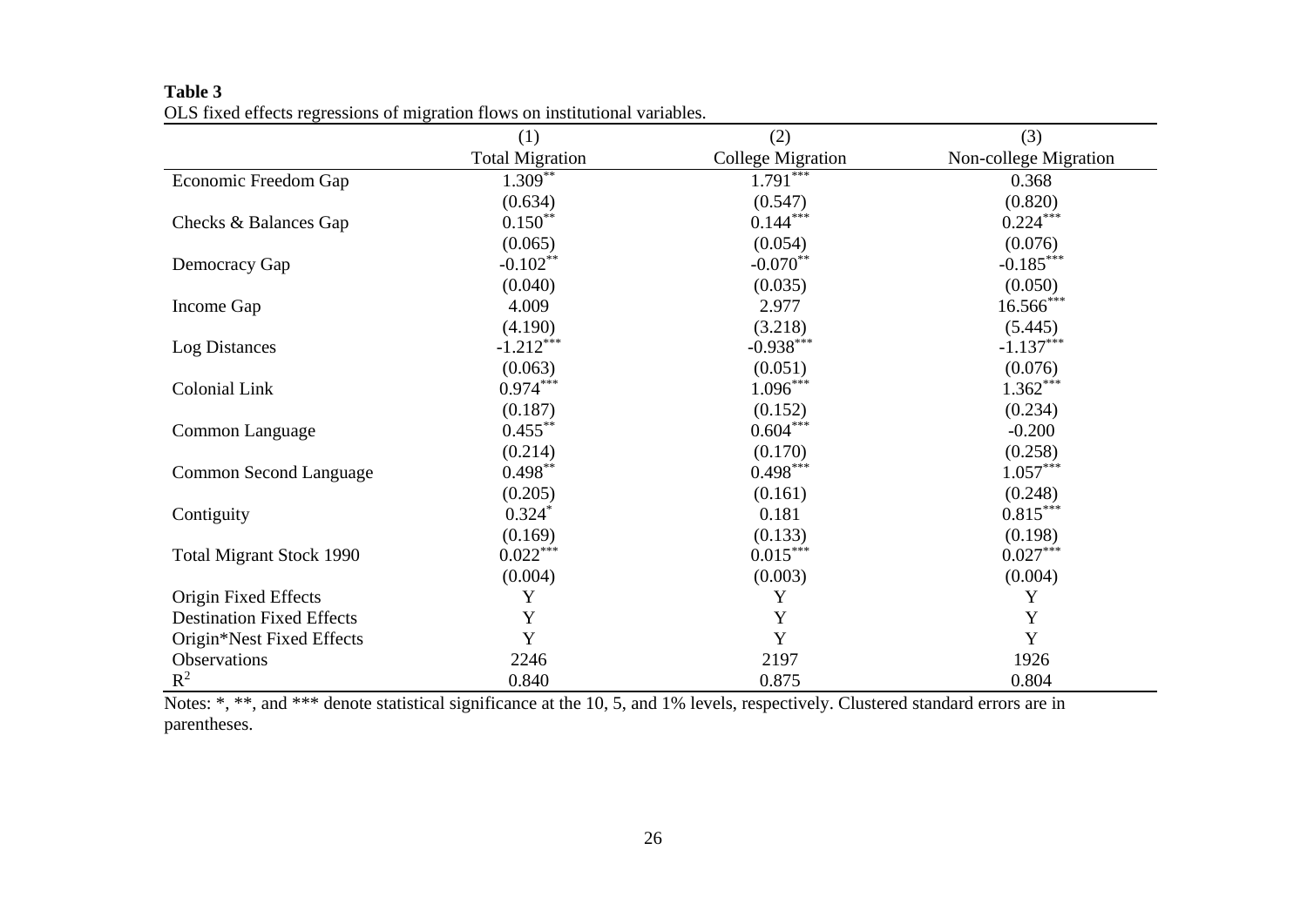|                                                                                                                                   | (1)                    | (2)                      | (3)                   |
|-----------------------------------------------------------------------------------------------------------------------------------|------------------------|--------------------------|-----------------------|
|                                                                                                                                   | <b>Total Migration</b> | <b>College Migration</b> | Non-college Migration |
| Economic Freedom Gap                                                                                                              | $7.035***$             | $8.647***$               | $7.208***$            |
|                                                                                                                                   | (1.413)                | (1.723)                  | (1.613)               |
| Checks & Balances Gap                                                                                                             | $-0.003$               | 0.011                    | 0.063                 |
|                                                                                                                                   | (0.091)                | (0.090)                  | (0.117)               |
| Democracy Gap                                                                                                                     | 0.002                  | $-0.090$                 | 0.033                 |
|                                                                                                                                   | (0.080)                | (0.069)                  | (0.091)               |
| Income Gap                                                                                                                        | 9.122                  | $28.236*$                | 13.746                |
|                                                                                                                                   | (8.138)                | (14.412)                 | (8.906)               |
| Log Distances                                                                                                                     | $-1.223***$            | $-0.748***$              | $-1.308***$           |
|                                                                                                                                   | (0.095)                | (0.115)                  | (0.122)               |
| Colonial Link                                                                                                                     | $0.517**$              | $0.560**$                | $0.642**$             |
|                                                                                                                                   | (0.240)                | (0.233)                  | (0.258)               |
| Common Language                                                                                                                   | 0.014                  | $0.552***$               | $-0.642**$            |
|                                                                                                                                   | (0.255)                | (0.218)                  | (0.290)               |
| <b>Common Second Language</b>                                                                                                     | $1.352***$             | $0.932***$               | $1.816***$            |
|                                                                                                                                   | (0.198)                | (0.197)                  | (0.261)               |
| Contiguity                                                                                                                        | $-0.384$               | $-0.231$                 | $-0.097$              |
|                                                                                                                                   | (0.243)                | (0.218)                  | (0.277)               |
| <b>Total Migrant Stock 1990</b>                                                                                                   | $1.909***$             | $1.737***$               | $2.321***$            |
|                                                                                                                                   | (0.209)                | (0.411)                  | (0.313)               |
| Origin Fixed Effects                                                                                                              | Y                      | Y                        | Y                     |
| <b>Destination Fixed Effects</b>                                                                                                  | Y                      | Y                        | Y                     |
| Origin*Nest Fixed Effects                                                                                                         | $\mathbf Y$            | Y                        | $\mathbf Y$           |
| Observations                                                                                                                      | 3,566                  | 3,531                    | 3,506                 |
| $R^2$                                                                                                                             | 0.990                  | 0.926                    | 0.995                 |
| Notes: *, **, and *** denote statistical significance at the 10, 5, and 1% levels, respectively. Clustered standard errors are in |                        |                          |                       |

**Table 4**  PPML fixed effects regressions of migration flows on institutional variables.

parentheses.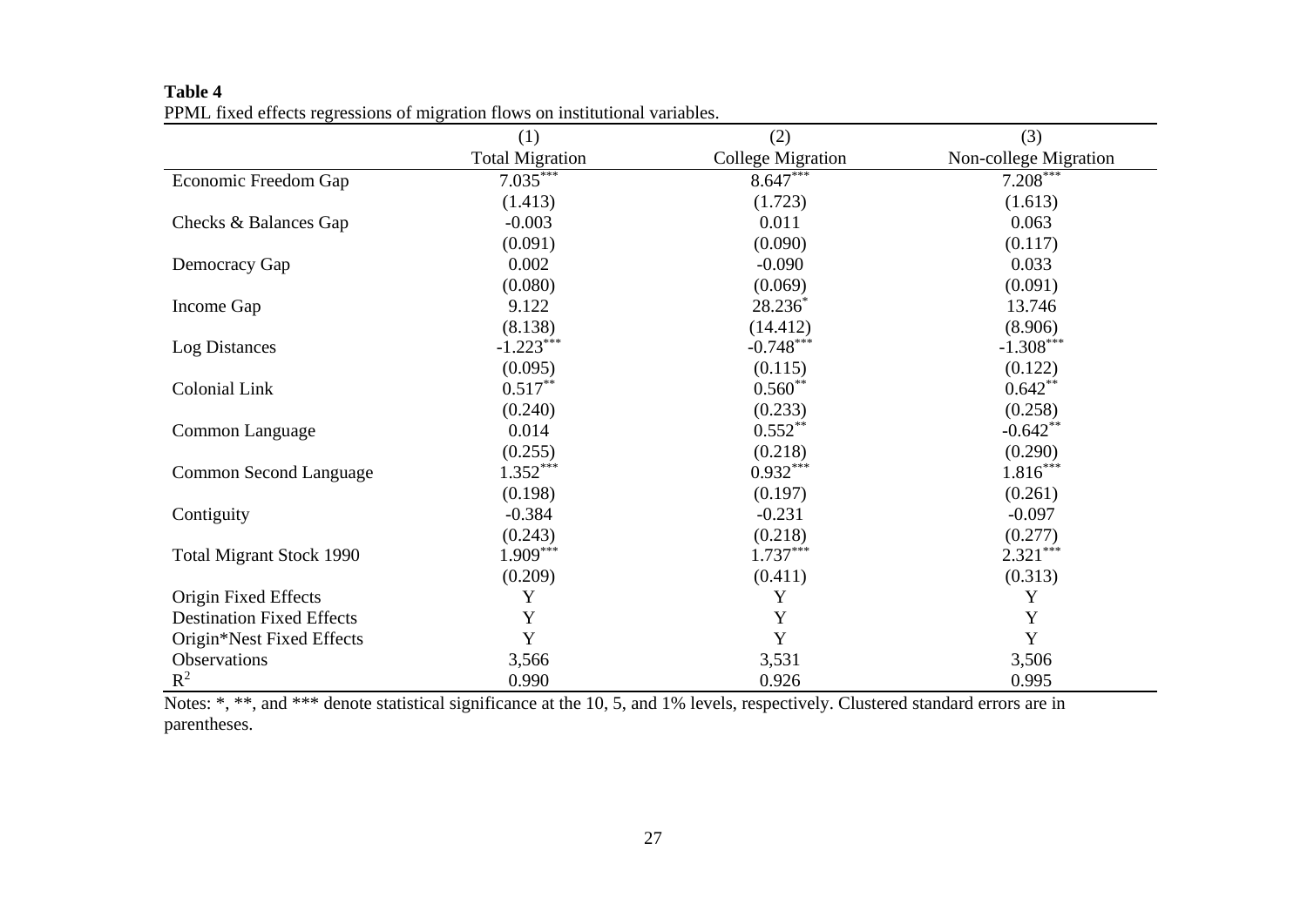|                                                                                                                                                | (1)                    | (2)                      | (3)                   |
|------------------------------------------------------------------------------------------------------------------------------------------------|------------------------|--------------------------|-----------------------|
|                                                                                                                                                | <b>Total Migration</b> | <b>College Migration</b> | Non-college Migration |
| Size of Government Gap                                                                                                                         | 0.439                  | 0.147                    | 0.240                 |
|                                                                                                                                                | (0.341)                | (0.334)                  | (0.445)               |
| Property Rights Gap                                                                                                                            | $1.550**$              | $1.592*$                 | $1.809**$             |
|                                                                                                                                                | (0.664)                | (0.899)                  | (0.786)               |
| Sound Money Gap                                                                                                                                | $0.322**$              | $0.411***$               | $0.387***$            |
|                                                                                                                                                | (0.126)                | (0.142)                  | (0.135)               |
| Trade Gap                                                                                                                                      | $-0.419$               | $-0.214$                 | $-0.211$              |
|                                                                                                                                                | (0.294)                | (0.385)                  | (0.356)               |
| <b>Regulation Gap</b>                                                                                                                          | $0.997*$               | $1.281**$                | $0.990*$              |
|                                                                                                                                                | (0.536)                | (0.539)                  | (0.560)               |
| Checks & Balances Gap                                                                                                                          | $-0.029$               | $-0.036$                 | 0.044                 |
|                                                                                                                                                | (0.093)                | (0.086)                  | (0.119)               |
| Democracy Gap                                                                                                                                  | 0.037                  | $-0.086$                 | 0.074                 |
|                                                                                                                                                | (0.087)                | (0.071)                  | (0.098)               |
| Income Gap                                                                                                                                     | 16.367*                | 42.498***                | 16.772*               |
|                                                                                                                                                | (8.808)                | (15.867)                 | (9.398)               |
| Log Distances                                                                                                                                  | $-1.221***$            | $-0.732***$              | $-1.299***$           |
|                                                                                                                                                | (0.101)                | (0.127)                  | (0.129)               |
| <b>Colonial Link</b>                                                                                                                           | $0.581**$              | $0.592**$                | $0.750***$            |
|                                                                                                                                                | (0.254)                | (0.251)                  | (0.277)               |
| Common Language                                                                                                                                | $-0.058$               | $0.468**$                | $-0.700**$            |
|                                                                                                                                                | (0.262)                | (0.231)                  | (0.292)               |
| Common Second Language                                                                                                                         | $1.455***$             | $1.035***$               | $1.893***$            |
|                                                                                                                                                | (0.206)                | (0.209)                  | (0.272)               |
| Contiguity                                                                                                                                     | 0.439                  | 0.147                    | 0.240                 |
|                                                                                                                                                | (0.341)                | (0.334)                  | (0.445)               |
| <b>Total Migrant Stock 1990</b>                                                                                                                | $1.550**$              | $1.592*$                 | $1.809**$             |
|                                                                                                                                                | (0.664)                | (0.899)                  | (0.786)               |
| Origin Fixed Effects                                                                                                                           | Y                      | $\mathbf Y$              | $\mathbf Y$           |
| <b>Destination Fixed Effects</b>                                                                                                               | Y                      | $\mathbf Y$              | $\mathbf Y$           |
| Origin*Nest Fixed Effects                                                                                                                      | Y                      | Y                        | Y                     |
| Observations                                                                                                                                   | 3,517                  | 3,491                    | 3,473                 |
| $R^2$                                                                                                                                          | 0.989                  | 0.922                    | 0.995                 |
| Notes: *, **, and *** denote statistical significance at the 10, 5, and 1% levels, respectively. Clustered standard errors are in parentheses. |                        |                          |                       |

**Table 5**  PPML fixed effects regressions of migration flows on institutional variables.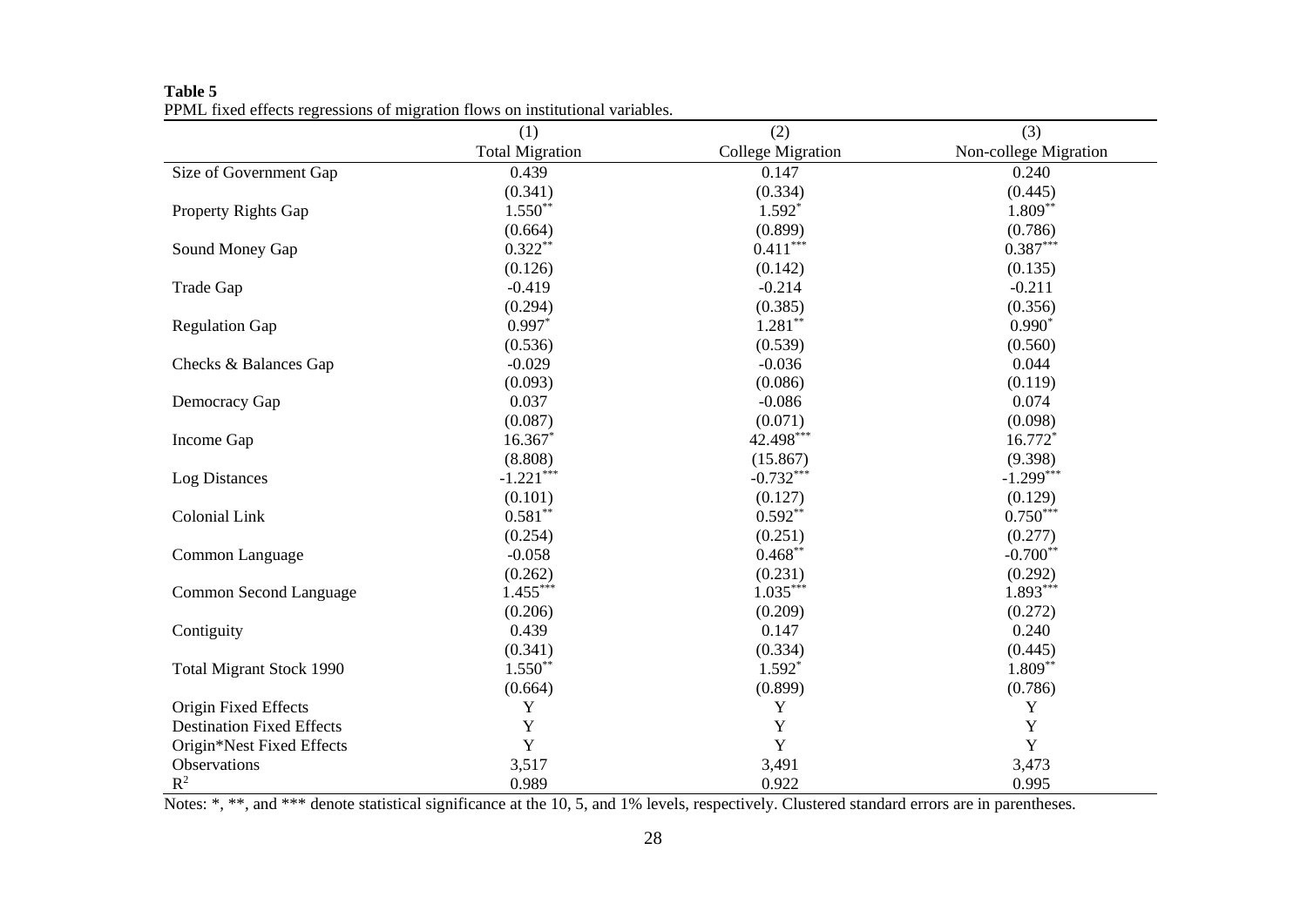#### Appendix:

|                                  | (1)                    | (2)                      | (3)                   |
|----------------------------------|------------------------|--------------------------|-----------------------|
|                                  | <b>Total Migration</b> | <b>College Migration</b> | Non-college Migration |
| Economic Freedom Gap             | $5.027***$             | $7.520***$               | $4.063***$            |
|                                  | (1.334)                | (1.494)                  | (1.331)               |
| Checks & Balances Gap            | $-0.014$               | 0.011                    | $-0.005$              |
|                                  | (0.088)                | (0.090)                  | (0.109)               |
| Democracy Gap                    | $-0.034$               | $-0.073$                 | 0.157                 |
|                                  | (0.094)                | (0.067)                  | (0.126)               |
| Income Gap                       | 7.806                  | $21.765*$                | 6.385                 |
|                                  | (8.158)                | (12.661)                 | (9.532)               |
| Log Distances                    | $-1.201***$            | $-0.666$ ***             | $-1.062***$           |
|                                  | (0.103)                | (0.103)                  | (0.113)               |
| Colonial Link                    | 0.369                  | $0.521***$               | $0.975***$            |
|                                  | (0.240)                | (0.243)                  | (0.249)               |
| Common Language                  | 0.298                  | $0.562**$                | $-0.774***$           |
|                                  | (0.258)                | (0.221)                  | (0.287)               |
| Common Second Language           | $0.980***$             | $0.809***$               | $1.685***$            |
|                                  | (0.201)                | (0.193)                  | (0.252)               |
| Contiguity                       | $-0.137$               | $-0.262$                 | 0.090                 |
|                                  | (0.235)                | (0.209)                  | (0.235)               |
| <b>Total Migrant Stock 1990</b>  | $2.349***$             | $1.975***$               | $2.949***$            |
|                                  | (0.314)                | (0.430)                  | (0.419)               |
| Origin Fixed Effects             | Y                      | Y                        | Y                     |
| <b>Destination Fixed Effects</b> | Y                      | Y                        | Y                     |
| Origin*Nest Fixed Effects        | Y                      | Y                        | Y                     |
| Observations                     | 2246                   | 2197                     | 1926                  |
| <b>RSquard</b>                   | 0.992                  | 0.932                    | 0.997                 |

Table A1: PPML fixed effects regressions of migration flows on institutional variables using only non-zero observations.

Standard errors in parentheses<br>  $p < 0.10$ ,  $p < 0.05$ ,  $p > 0.01$